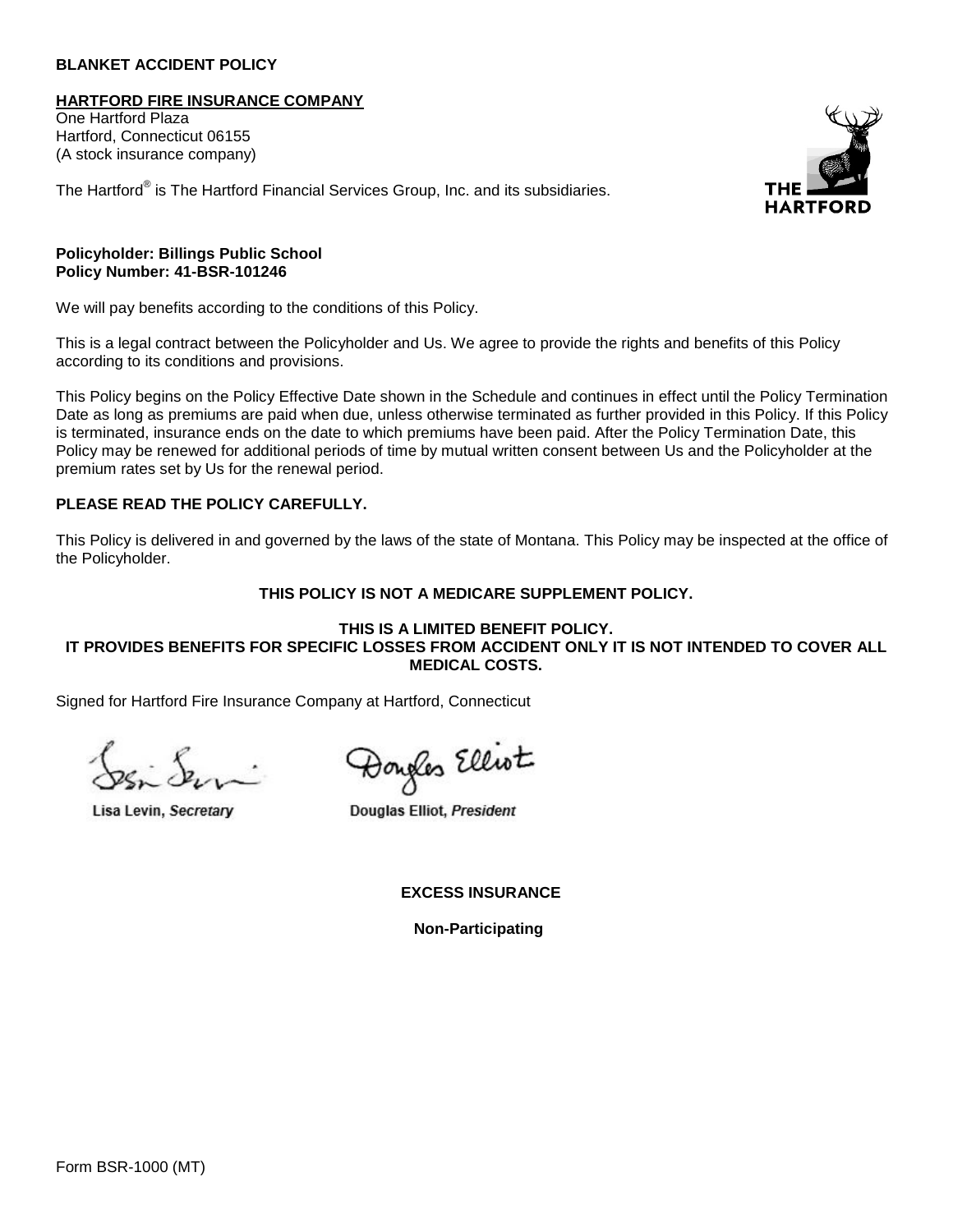# **TABLE OF CONTENTS**

# **Section: Page:**

# Schedule 3 and 3 and 3 and 3 and 3 and 3 and 3 and 3 and 3 and 3 and 3 and 3 and 3 and 3 and 3 and 3 and 3 and 3 and 3 and 3 and 3 and 3 and 3 and 3 and 3 and 3 and 3 and 3 and 3 and 3 and 3 and 3 and 3 and 3 and 3 and 3 a Definitions 5 Policy Effective and Termination Dates 10 Insured Person's Effective and Termination Dates 11<br>Premium 12 Premium 12 Accidental Death & Dismemberment (AD&D) Benefits 13 Limitations and Exclusions 14<br>
Claims Provisions 15 Claims Provisions General Provisions 17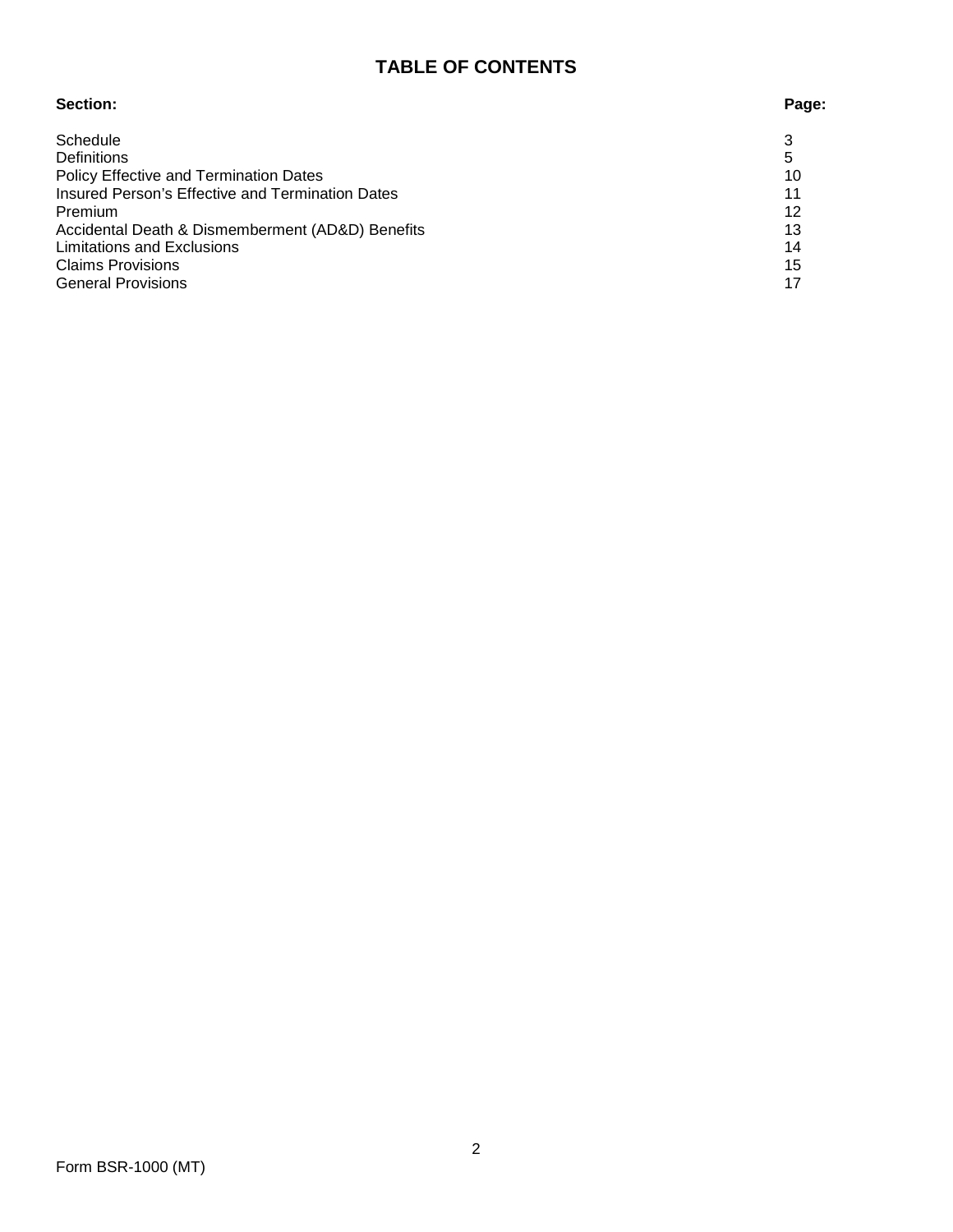#### **POLICY NUMBER: 41-BSR-101246**

#### **POLICYHOLDER NAME:**<br> **POLICYHOLDER'S ADDRESS:**<br> **EXECUTE:** Executive Director Center, Room 210 **POLICYHOLDER'S ADDRESS:**

Billings, MT 59101-1298

Policy Period: Policy Effective Date: 8/15/2019

Policy Termination Date: 8/15/2020

#### **PREMIUM**

| Policy Premium: | \$16,250 |
|-----------------|----------|
| Premium Mode:   | annually |

### **DESCRIPTION OF ELIGIBLE CLASS(ES):**

| Class | Description Of Class(es)                 | Applicable Hazard | Applicable Benefit |
|-------|------------------------------------------|-------------------|--------------------|
|       |                                          | Riders            | Riders             |
|       | All registered students of the           | N/A               | <b>B-1</b>         |
|       | Policyholder including student athletes. |                   |                    |

**COVERED ACTIVITIES** means: This policy covers each Insured Person during the policy period while he or she is:

- (a) Participating in school related activities sponsored by the Policyholder while on the premises of, designated by and under the direct supervision of the Policyholder, or while participating in or attending an authorized and sponsored activity of the Policyholder while away from the Policyholder's premises.
- (b) Traveling with a group in connection with such activities under the direct supervision of the Policyholder, or
- (c) Traveling directly and uninterruptedly to and from the activities and his or her home or lodging place; or
- (d) While participating as a member of a team in an official tournament, game or practice session in a school sport, including football and wrestling.
- (e) Participating in field trip activities sponsored by the Policyholder while on the premises of, designated by and under the direct supervision of the Policyholder.
- (f) Including adult education classes.

#### **BENEFITS AND AMOUNTS**

Class 1 PRINCIPAL SUM

Accidental Death & Dismemberment \$5,000

#### **EXCESS COVERAGE APPLIES**

**AGGREGATE LIMIT:** \$1,000,000 Per Accident

# **BENEFIT RIDER(S)**

|       | Identifier Form Number | Description                            |
|-------|------------------------|----------------------------------------|
| $B-1$ | Form BSR PA-9935 (MT)  | Accident Medical Expense Benefit Rider |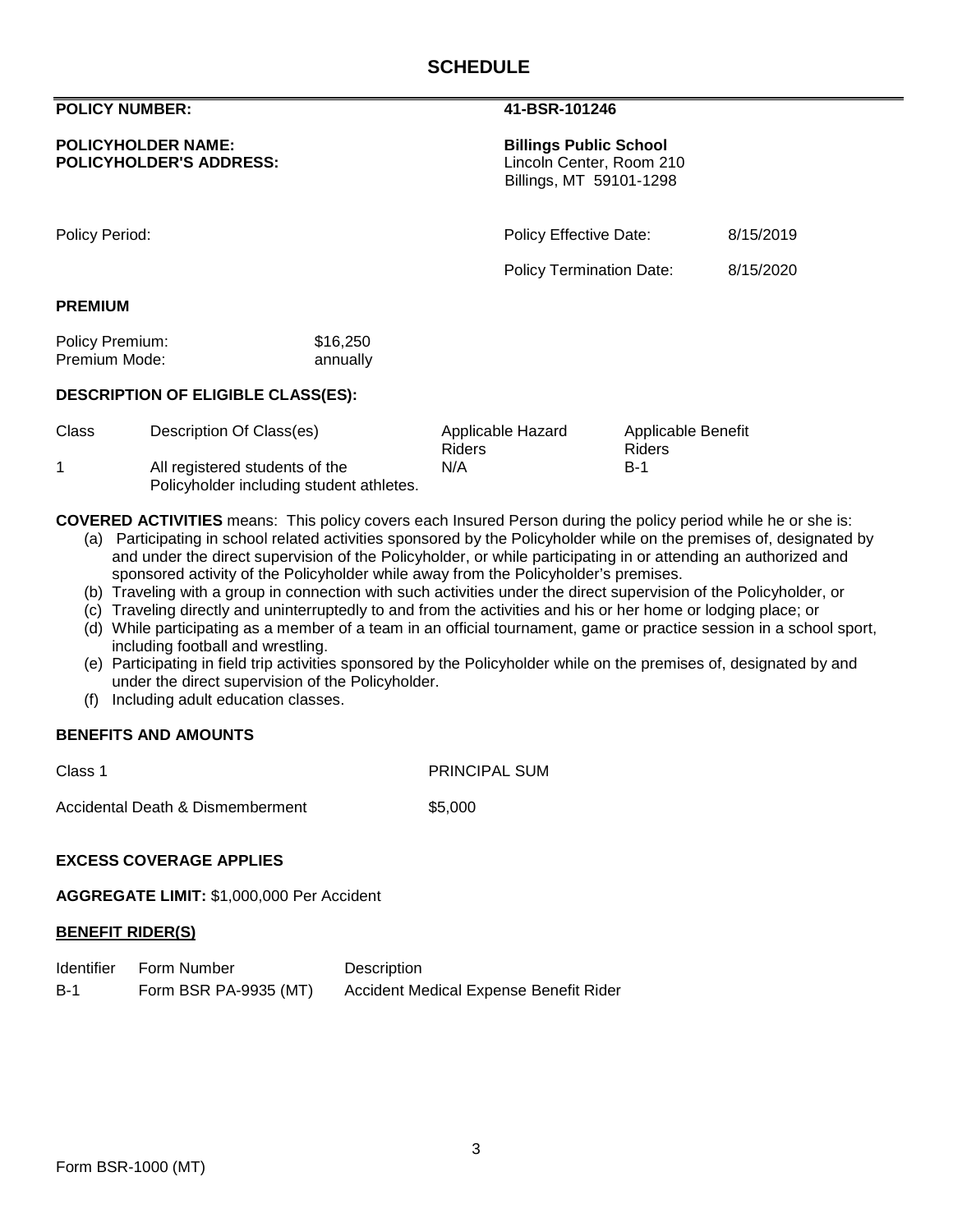# **DEFINITIONS**

**Accident, Accidental** means a sudden, abrupt, and unexpected event.

**Alcohol and Substance Abuse** means the overindulgence in or dependence on a stimulant, depressant or other chemical substance, leading to effects that are detrimental to the individual's physical or mental health or the welfare of others.

**Ambulatory Surgical Center (ASC)** or **Ambulatory Medical Center** means a licensed healthcare facility where surgical procedures or medical Treatment that does not require an overnight Hospital stay are performed by a Physician. The facility must:

- 1) be under the direct supervision of a Physician;
- 2) provide Treatment by Physicians; and
- 3) have written agreements in place with one or more Hospitals to immediately accept patients who develop complications.

An ASC is also known as an outpatient surgery center or a same day surgery center.

**Benefit Plan** means a policy or other benefit or service arrangement for medical or dental care, or providing accident or health coverage, under any of the following:

- 1) individual, group or blanket coverage, whether on an insured or self- funded basis;
- 2) Hospital or medical service organizations;
- 3) health maintenance organizations;
- 4) labor-management plans;
- 5) employee benefit organization plans;
- 6) association plans.

**Coinsurance** means the percentage of the Usual and Customary Charges incurred for Covered Medical Services payable by Us.

**Confined, Confinement** means the assignment to a bed in a medical facility for a period of at least 24 consecutive hours.

**Conveyance** means any motorized craft, vehicle, or mode of Transportation licensed or registered by a governmental authority with competent jurisdiction. Conveyances include, but are not limited to, air ambulances, land ambulances and private motor vehicles.

**Covered Accident** means an Accident that occurs directly and independently of all other causes while coverage is in effect for an Insured Person resulting in a Covered Loss under the Policy for which benefits are payable. The Insured Person must be participating in a Covered Activity, as identified in the Schedule, when the Accident occurs.

**Covered Activity** means those activities set out in the Covered Activities section of the Schedule, in which Insured Persons are provided insurance under the Policy.

**Covered Loss** means an accidental death, dismemberment or other Injury covered under the Policy.

**Deductible** means the amount of Usual and Customary Charges for Covered Medical Services that must be incurred by the Insured Person before benefits become payable. The amount of the Deductible is shown in the Rider Schedule. Benefits are not payable for charges applied to the Deductible.

**Diagnostic Exams** mean any of the following major/advanced tests: angiogram, arteriogram, bone scintigraphy, CT, EEG, EKG, EMG, MRI, PET, SPECT, or thallium stress test. This definition does not include any lab test or x-ray.

**Durable Medical Equipment** means equipment of a type that is designed primarily for use, and used primarily, by people who are sick (for example, a wheelchair or a hospital bed). It does not include items commonly used by people who are not sick, even if the items can be used in the Treatment of Emergency Sickness or can be used for rehabilitation or improvement of health (for example, a stationary bicycle or a spa).

**Eligible Class** means any group of people listed in the Description of Eligible Class(es) shown in the Schedule.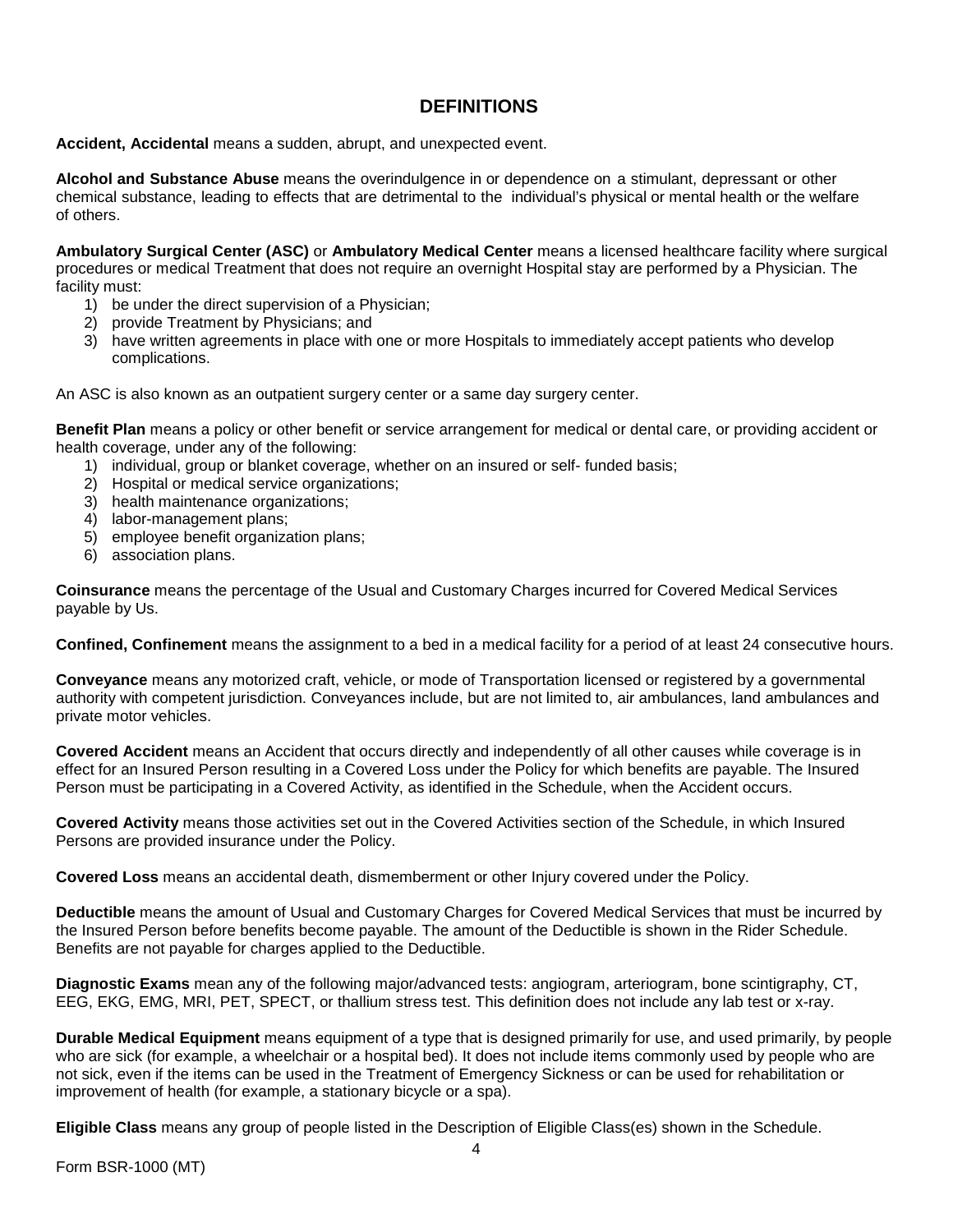**Emergency Room (ER)** means a specified area within a Hospital that is designated for emergency healthcare. This area must:

- 1) be staffed and equipped to handle trauma;
- 2) be under the direct supervision of a Physician;
- 3) provide Treatment by Physicians; and
- 4) provide care 24 hours per day, 7 days per week.

This definition does not include an Urgent Care Facility.

**Emergency Sickness** means an illness or disease diagnosed by a Physician which causes a severe or acute symptom that, if not provided with immediate treatment, would reasonably be expected to result in serious deterioration of the person's health, or place his/her life in jeopardy. Emergency Sickness also includes pregnancy.

**Experimental or Investigative Treatment** means a device or prescription medication which is recommended by a Physician, but is not considered by the medical community as a whole to be safe and effective for the condition for which the Treatment, device or prescription medication is being used, including any Treatment, procedure, facility, equipment, drugs, drug usage, devices, or supplies not recognized as accepted medical practice, and any of those items requiring federal or other government agency approval not received at the time the services are rendered.

**Geographic Area** means the city, providence or region in which the service, procedure, devices, drugs, treatment or supplies are provided or a greater area, if necessary, to obtain a representation cross-section of charges for a like treatment, service, procedure, device, drug, or supply. Inside the United States, this would be based on the first three digits of the zip code.

**Home Health Care** means healthcare services provided by a Home Health Care Agency in the residence of an Insured Person, including, but not limited to, counseling services, home health aide services, Hospice Care, skilled nursing care, medical social services and Therapy Services. Services must be rendered under a plan of care that is established and reviewed regularly by a Physician.

**Home Health Care Agency** means an appropriately licensed home health care agency which:

- 1) is primarily engaged in providing home health services;
- 2) provides services under the supervision of a Physician;
- 3) has a planned program of policies and procedures developed with and periodically reviewed by one or more Physicians; and
- 4) maintains clinical records on all patients.

**Hospice Care** means specialized care, medical services and emotional support for an Insured Person who is in the last stages of an advanced illness, focusing on comfort and quality of life rather than cure.

**Hospice Facility** means an appropriately licensed healthcare facility, or a distinct unit within a Hospital or other institution, which:

- 1) provides Hospice Care and related services 24 hours per day, 7 days per week;
- 2) is under the direct supervision of a Physician and has a Physician available at all times; and
- 3) is not mainly a place for care of the aged/elderly, care of persons with Substance Abuse issues/disorders, care of persons with Mental and Nervous Disorders, or a hotel or similar establishment.

Confinement in a Hospice Facility must follow certification by a Physician or hospice medical director that an Insured Person is terminally ill with less than 6 months to live if the Covered Loss runs its normal course. This definition does not include a nursing home, Rehabilitation Facility, Skilled Nursing Facility or swing bed hospitals that are authorized to provide and be paid for extended care services.

**Hospital** means an institution which:

- 1) operates pursuant to law;
- 2) primarily and continuously provides Medical Care and treatment of sick and injured persons on an inpatient basis;
- 3) operates facilities for medical and surgical diagnosis and treatment by or under the supervision of a staff of legally qualified physicians; and
- 4) provides 24 hour a day nursing service by or under the supervision of registered graduate nurses (R.N.).

Hospital does not mean any institution or part thereof which is used primarily as: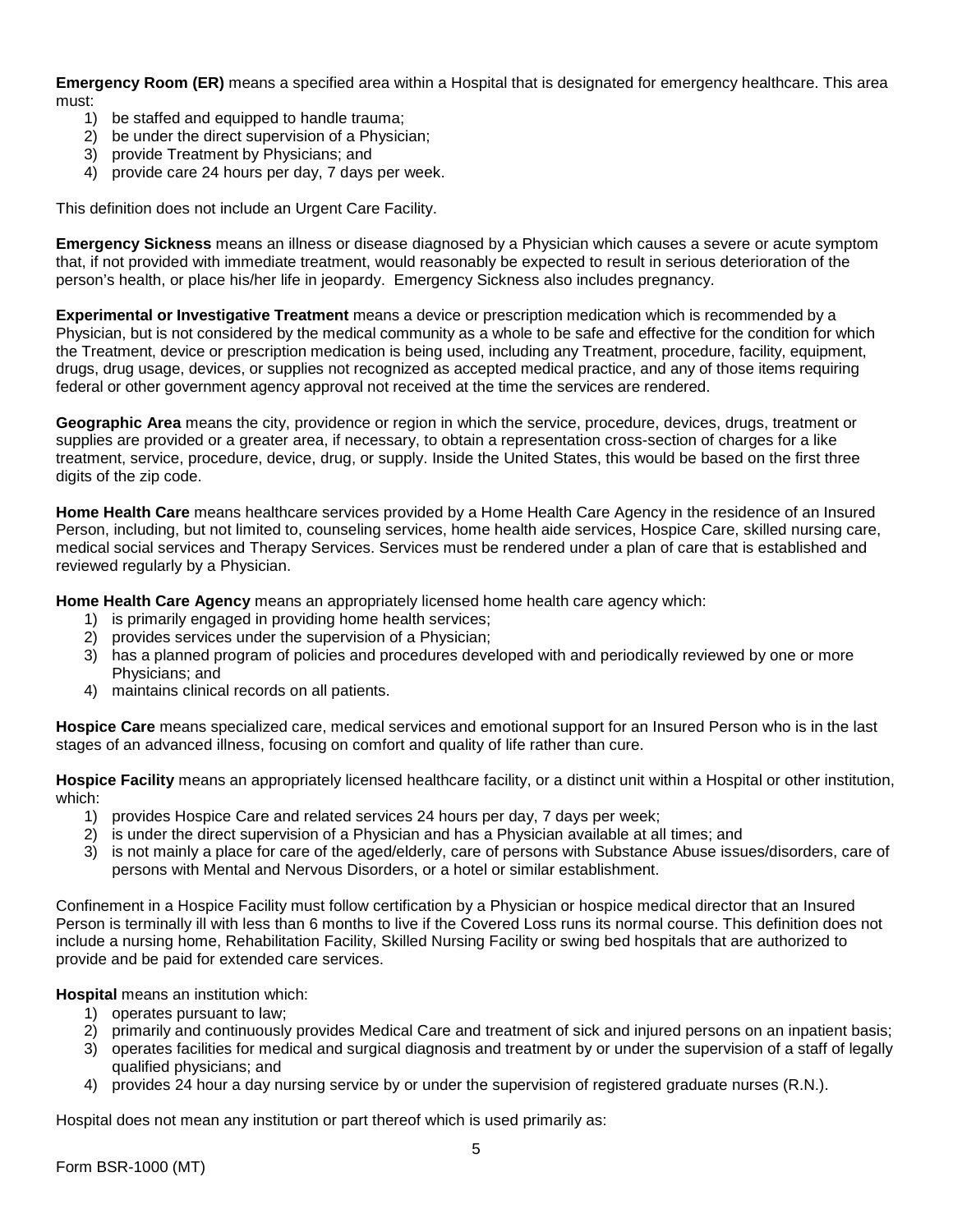- 1) a nursing home, convalescent home or Skilled Nursing Facility;
- 2) an alcohol or drug treatment facility; or
- 3) a place for rest, custodial care or for the aged.

**Immediate Family Member** means a person who is related to the Insured Person in any of the following ways: Spouse, brother-in-law, sister-in-law, daughter-in-law, mother-in-law, father-in-law, parent (includes step-parent), grand-parent (includes step grand-parent), brother or sister (includes stepbrother or stepsister and half-brother or half-sister), or child (includes a child legally adopted or a child placed for adoption but not yet adopted), or stepchild.

**Injury** means bodily injury sustained by an Insured Person caused from a Covered Accident that:

- 1) occurs while this Policy is in force as to the Insured Person whose Injury is the basis of claim;
- 2) occurs while the Insured Person is participating in a Covered Activity.

See the Schedule for applicability of all benefits. All Injuries sustained by one Insured Person in any one Covered Accident, including all related conditions and recurrent symptoms of the Injuries are considered a single Injury.

**Inpatient** means an Insured Person who is Confined and charged by a medical facility for room and board or is being held in a Hospital for a period of 24 consecutive hours or more. The requirement that an Insured Person be charged by the medical facility does not apply to confinement in a Veteran's Administration Hospital or other Federal Government Hospital.

**Insured Person** means a person:

- 1) who is a member of an Eligible Class described in the Schedule;
- 2) for whom premium has been paid; and
- 3) while covered under this Policy.

**Intensive Care Unit (ICU)** means a specifically designated area of a Hospital that provides the highest level of Medical Care and:

- 1) is restricted to patients who are critically ill or injured and who require intensive comprehensive observation and care;
- 2) is separate and apart from the surgical recovery room and from rooms, beds and wards customarily used for patient Confinement;
- 3) is permanently equipped with special lifesaving equipment and medical apparatus for the care of the critically ill or injured;
- 4) is under constant and continuous observation by a specially trained nursing staff assigned exclusively to the unit on a 24 hour basis; and
- 5) has a Physician assigned to the unit on a full-time basis.

An intensive care unit may include Hospital units with the following (or similar) names: burn unit; critical care unit; neonatal intensive care unit; cardiac care unit; or transplant unit.

An intensive care unit is not any of the following step-down units: intermediate care unit; modified/moderate care unit; Observation Unit; progressive care unit; or sub-acute intensive care unit.

This definition does not include a private monitored room.

#### **Medical Care** means necessary:

- 1) medical or surgical treatment, services and supplies;
- 2) hospital, nursing and ambulance services.

Each item of Medical Care must be:

- 1) prescribed by a Physician;
- 2) for the sole purpose of treating the Injury.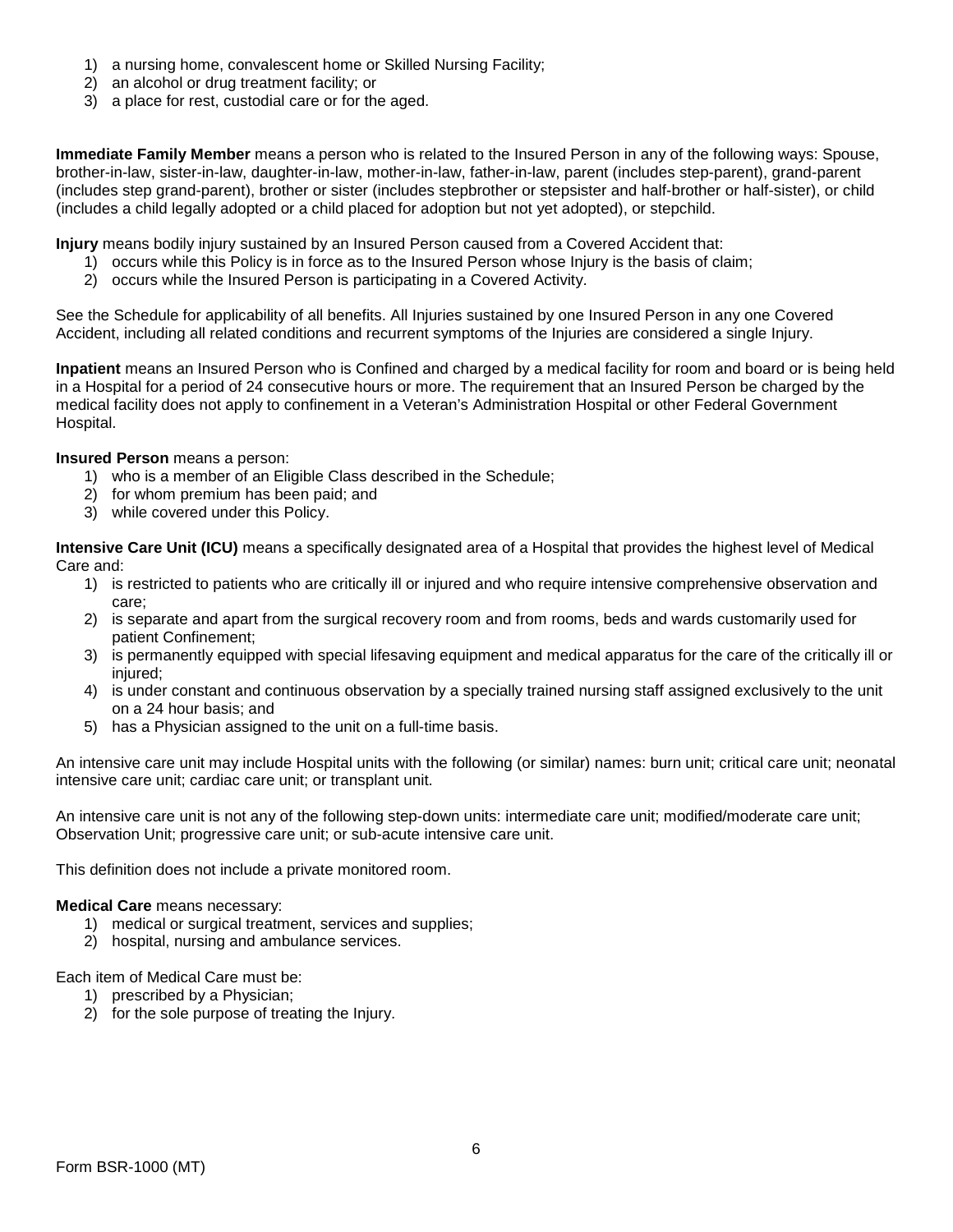**Medical Emergency Evacuation** means, if warranted by the severity of the Insured Person's Injury or Emergency Sickness:

- 1) the Insured Person's immediate Transportation from the place where he or she suffers an Injury or Emergency Sickness to the nearest hospital or other medical facility where appropriate medical treatment can be obtained;
- 2) the Insured Person's Transportation to his or her current place of primary residence to obtain further medical treatment in a hospital or other medical facility or to recover after suffering an Injury or Emergency Sickness and being treated at a local hospital or other medical facility; or
- 3) both 1) and 2) above.

A Medical Emergency Evacuation also includes medical treatment, medical services and medical supplies necessarily received in connection with such Transportation.

**Medically Necessary** or **Medical Necessity** means a determination by the Insured Person's Physician that Treatment, service or supply provided to treat an Injury is:

- 1) appropriate and consistent with the diagnosis and does not exceed in scope, duration, or intensity the level of care needed to provide safe, adequate, and appropriate treatment of the Injury;
- 2) is commonly accepted as proper care or treatment of the Injury in accordance with the medical practices of the United States and federal guidelines;
- 3) can reasonably be expected to result in or contribute to the improvement of the Injury; and
- 4) is provided in the most conservative manner or in the least intensive setting without adversely affecting the condition of the Injury or the quality of the Medical Care provided.

The Physician must be acting within the scope of his/her license. A Physician does not include an Insured Person or any Immediate Family Member.

**Member of the Household** means a person who maintains residence at the same address as the Insured Person at the time of the Injury.

**Mental and Nervous Disorders** means any condition, disease or disorder listed as a mental or nervous disorder in the most recent edition of the International Classification of Diseases (ICD) and the Diagnostic and Statistical Manual of Mental Disorders (DSM), where improvement can be reasonably expected with therapy.

This definition does not include conditions, diseases or disorders related to Substance Abuse.

**Observation Unit** means a specified unit within a Hospital, apart from an Emergency Room (ER), where a patient can be monitored by a Physician following Treatment in an ER or as an Outpatient. This area must:

- 1) be under the direct supervision of a Physician;
- 2) provide Treatment by Physicians; and
- 3) provide care 24 hours per day, 7 days per week.

**Outpatient** means an Insured Person who receives Treatment or services at a Hospital, Ambulatory Surgery Center (ASC), lab, medical clinic, Physician's office/clinic, radiologic center or other licensed medical facility and is neither Confined nor charged for room and board.

**Physician** means a provider or practitioner who:

- 1) is properly licensed or certified to provide care or treatment under the laws of the state where he or she practices;
- 2) provides services that are within the scope of his or her license or certificate; and
- 3) is neither the Insured Person, a Member of the Household of the Insured Person or an Immediate Family Member.

The Insured Person has full freedom of choice in the selection of any health care provider for the Treatment of any Injury related to an Accident within the scope and limitations of his or her practice, including: licensed physician; physician assistant; dentist; osteopath; chiropractor; optometrist; podiatrist; psychologist; licensed social worker; licensed professional counselor; acupuncturist; naturopathic physician; physical therapist; speech-language pathologist; audiologist; licensed addition counselor; licensed marriage and family therapist; or advanced practice registered nurse.

**Policy** means this insurance policy, certificate, the Schedule and all attached riders, amendments, endorsements or other papers.

**Policy Period** means the period between the Policy Effective Date and Policy Termination Date. These dates are shown on the Schedule.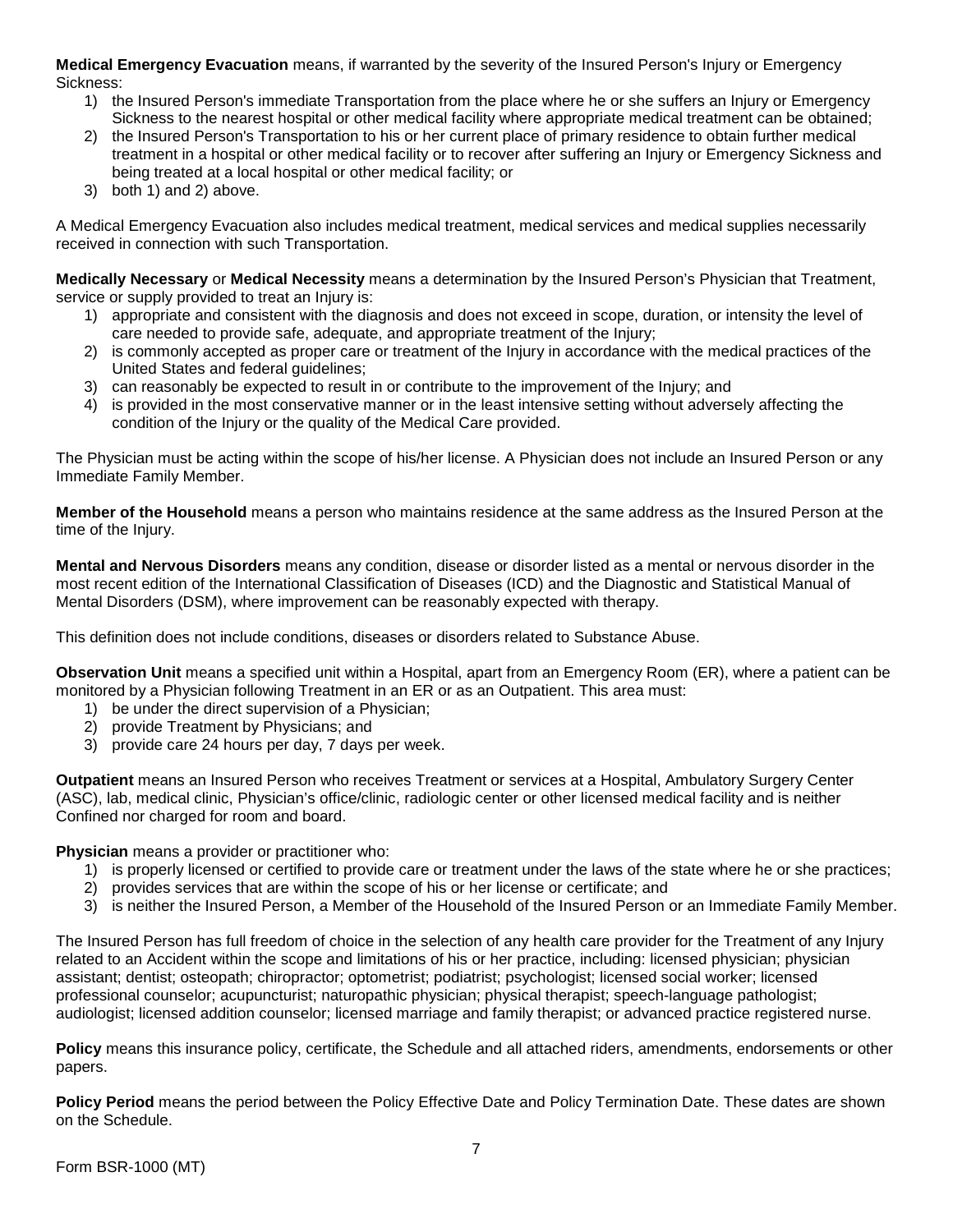**Pre-existing Condition** means a health condition for which an Insured Person has sought or received medical advice or Treatment from a Physician at any time during the 12 months immediately preceding the Policy Effective Date of coverage under the Policy. Any exclusion related to an Injury that results from, or is caused or contributed to by, a Preexisting Condition shall only exclude coverage for such condition during the first 12 months after the Insured Person's Effective Date.

**Rehabilitation Care Facility** means an appropriately licensed healthcare facility, or a distinct unit within a Hospital or other institution, which:

- 1) provides Rehabilitation Care Services;
- 2) is under the direct supervision of a Physician;
- 3) has a planned program of policies and procedures developed with and periodically reviewed by one or more Physicians; and
- 4) is not mainly a place for rest, Custodial Care, care of the aged/elderly, care of persons with Substance Abuse issues/disorders, care of persons with Mental and Nervous Disorders, or a hotel or similar establishment.

Confinement in a rehabilitation care facility must be at the direction of a Physician. This definition does not include a Hospice Facility, nursing home, Skilled Nursing Facility or swing bed hospitals that are authorized to provide and be paid for extended care services.

**Rehabilitation Care Services** means coordinated multidisciplinary physical restorative services (the combined use of medical, social, educational and vocational services) to enable an Insured Person who has experienced a disabling Covered Loss to achieve the highest possible functional ability.

**Schedule** means the benefits, benefit amounts, terms, limitations, and provisions of coverage selected by the Policyholder which is attached to and made a part of this Policy.

**Sickness** means an illness, disease or condition that impairs an Insured Person's normal functioning of mind or body and which is not the direct result of an Injury or Accident. Sickness also includes pregnancy.

**Skilled Nursing Facility** means an appropriately licensed healthcare facility, or a distinct unit within a Hospital or other institution, which:

- 1) provides skilled nursing care and related services 24 hours per day, 7 days per week;
- 2) is under the direct supervision of a Physician and has a Physician available at all times;
- 3) has a planned program of policies and procedures developed with and periodically reviewed by one or more Physicians; and
- 4) is not mainly a place for rest, Custodial Care, care of the aged/elderly, care of persons with Substance Abuse issues/disorders, care of persons with Mental and Nervous Disorders, or a hotel or similar establishment.

Confinement in a Skilled Nursing Facility must be at the direction of a Physician. This definition does not include a Hospice Facility, nursing home, Rehabilitation Care Facility or swing bed hospitals that are authorized to provide and be paid for extended care services.

**Spouse** means any individual who is recognized as the spouse of the Insured Person, under applicable state law.

Spouse will also include a domestic partner or civil union partner as determined by any controlling legal authority or, in the absence of such authority, by agreement between Us and the Policyholder.

**Therapy Services** means acupuncture, respiratory therapy, occupational therapy, physical therapy or speech therapy.

**Transportation** means moving an individual by the most efficient and available land, water or air Conveyance.

**Treatment** means medical advice, diagnosis, care or services (including diagnostic measures) received by a person, or the use of drugs or medicines by a person.

**Urgent Care Facility** means a licensed, freestanding healthcare facility providing immediate, short-term Medical Care without an appointment, other than a Hospital (including any Outpatient department of a Hospital), Emergency Room, or Physician's office/clinic. The facility must:

- 1) be under the direct supervision of a Physician; and
- 2) provide Treatment by Physicians.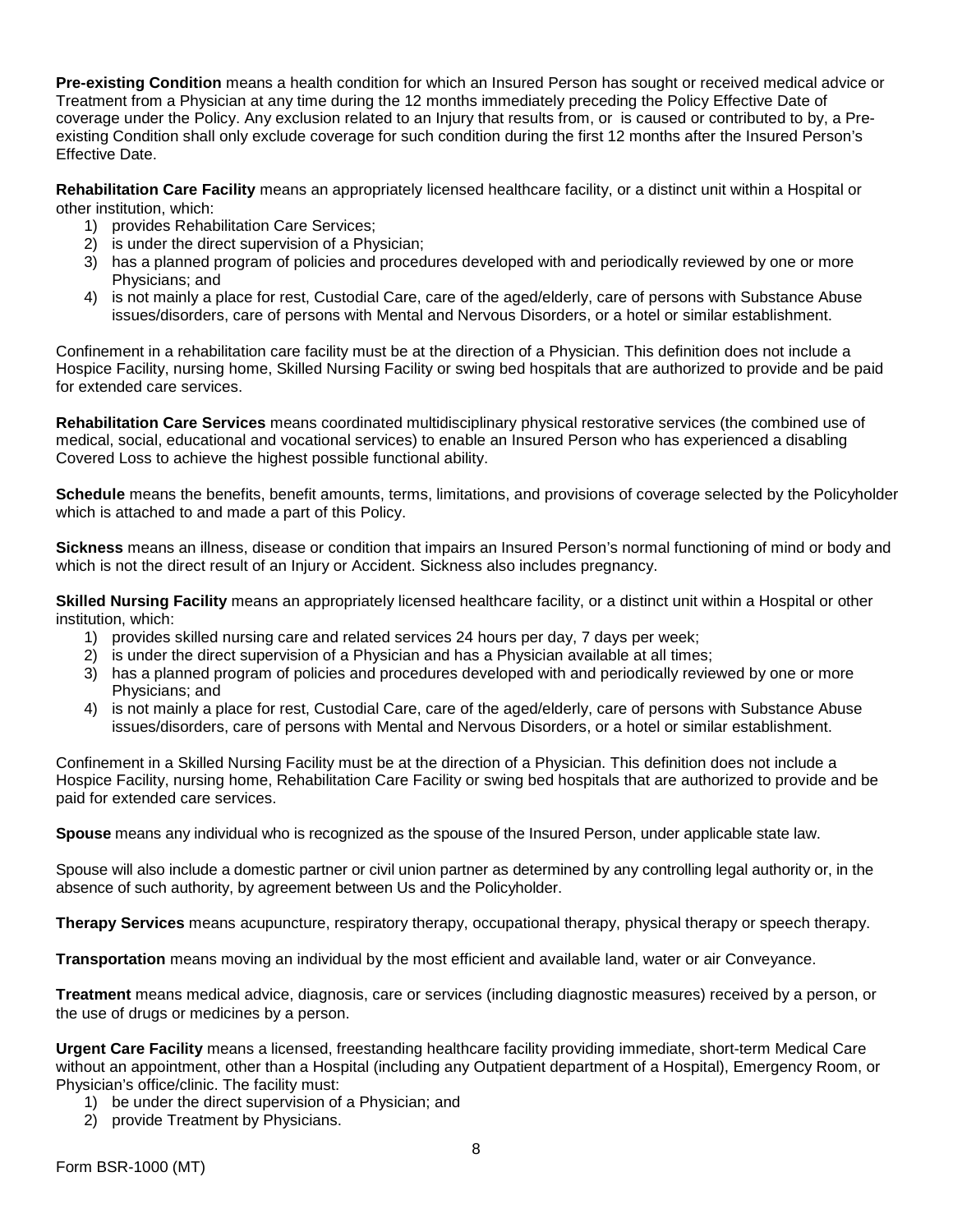**Usual and Customary Charge(s)** means the average amount charged by most providers for treatment, service or supplies in the Geographic Area where the treatment, service or supply is provided.

**We**, **Us** or **Our** means the Hartford Fire Insurance Company.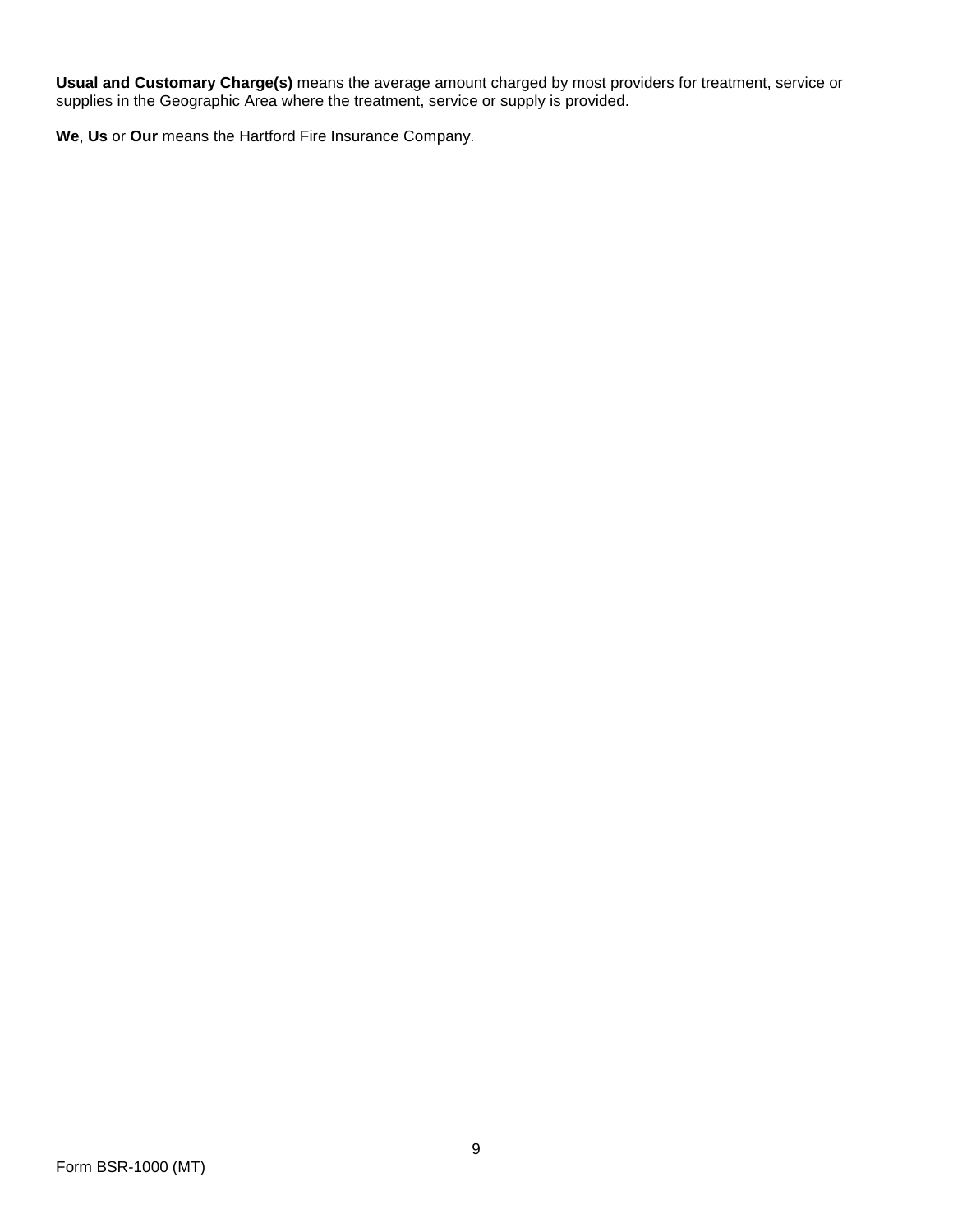# **POLICY EFFECTIVE AND TERMINATION DATES**

#### **Policy Effective Date**

This Policy begins on the Policy Effective Date shown in the Schedule at 12:01 AM Standard Time at the address of the Policyholder where this Policy is delivered.

#### **Policy Termination Date**

We may terminate this Policy by giving 45 days advance notice in writing to the Policyholder. Either We or the Policyholder may terminate this Policy on any premium due date by giving 45 days advance notice in writing to the other party.

This Policy may, at any time, be terminated by mutual written consent of the Policyholder and Us.

This Policy terminates automatically on the earlier of:

- 1) the Policy Termination Date shown in the Schedule; or
- 2) the end of the Grace Period if premiums are not paid when due.

Termination takes effect at 12:01 AM Standard Time at the Policyholder's address on the date of termination.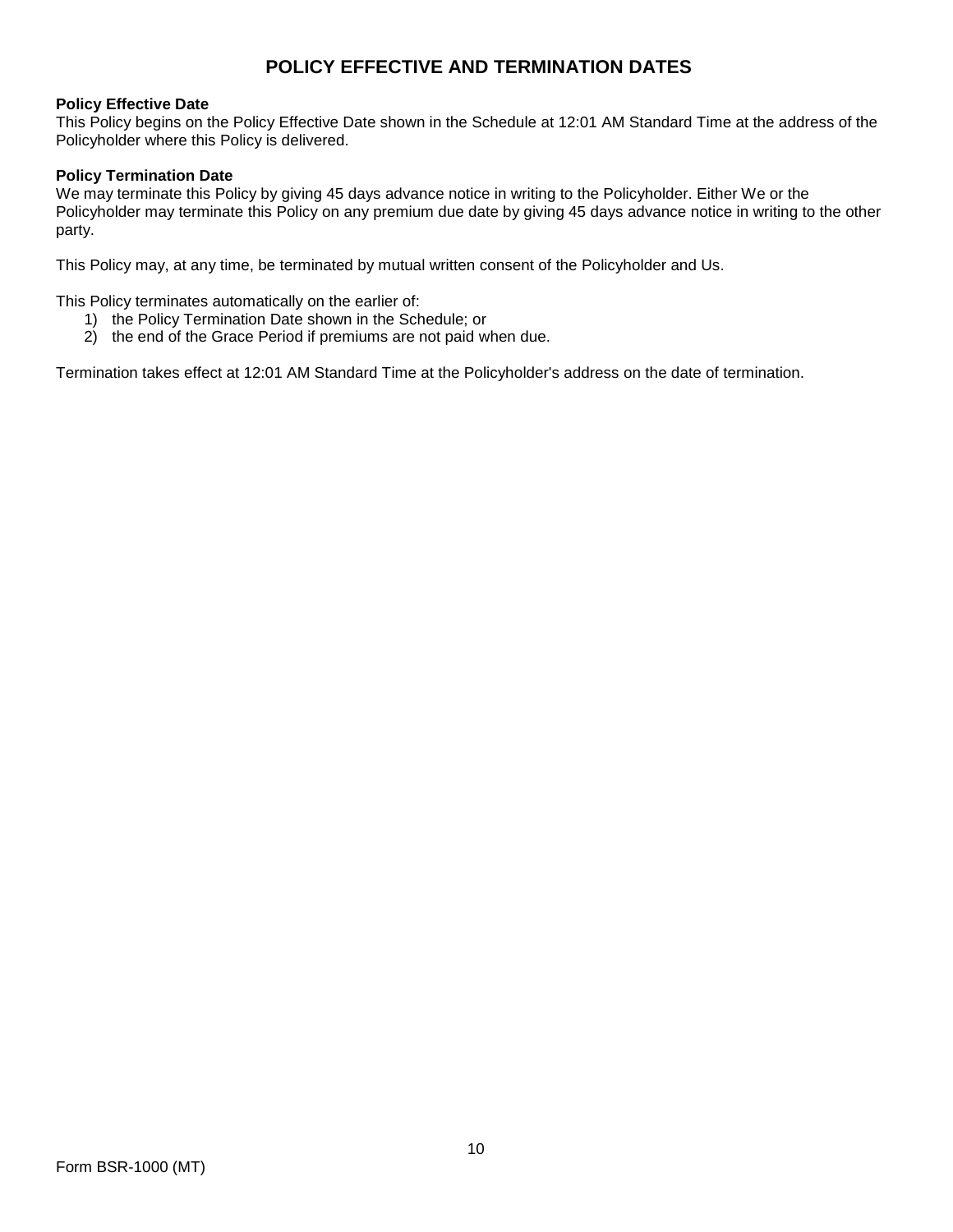# **INSURED PERSON'S EFFECTIVE AND TERMINATION DATES**

# **Insured Person's Effective Date**

An Insured Person's coverage under this Policy begins on the latest of:

- 1) the Policy Effective Date;
- 2) the date for which the first premium for the Insured Person's coverage is paid; or
- *3)* the date the person becomes a member of an Eligible Class as described in the Schedule*.*

A change in an Insured Person's coverage under this Policy due to a change in his or her Eligible Class, or Covered Activity becomes effective on the later of:

- 1) when the change in his or her Eligible Class, or Covered Activity occurs; or
- 2) if the change requires a change in premium, the date the changed premium is paid.

However, a change in coverage applies only with respect to a Covered Loss that occurs once the change becomes effective.

An Insured Person's newborn and newly adopted children are covered while participating in a Covered Activity from the moment of birth and/or placement for the purpose of adoption for a period of 31 days.

# **Insured Person's Termination Date**

An Insured Person's coverage under this Policy ends on the earliest of:

- 1) the date this Policy is terminated (unless the Policyholder and Us agree, in writing, to permit coverage to continue to the end of the period for which premiums have been paid in lieu of a return of unearned premiums);
- 2) the end of the Grace Period if premiums are not paid when due; or
- 3) the date the Insured Person ceases to be a member of any Eligible Class described in the Schedule.

Termination of coverage will not affect a claim for a Covered Loss that occurs either before or after such termination if that loss results from a Covered Accident that occurred while the Insured Person's coverage was in force under this Policy.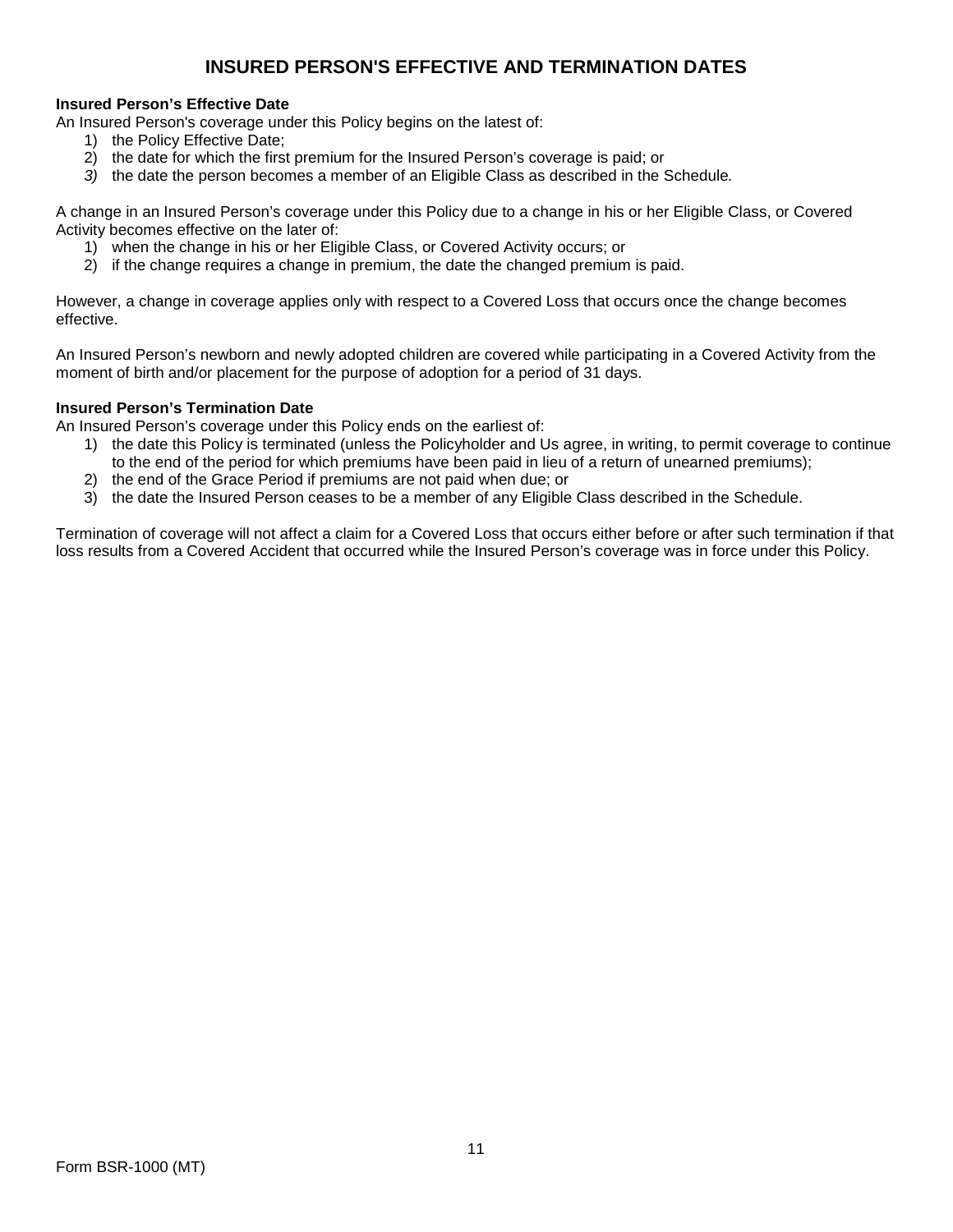# **PREMIUM**

# **Premiums**

Premiums are payable to Us as shown in the Schedule. We may change the required premiums due on any Policy anniversary date, as measured annually from the Policy Effective Date, by giving the Policyholder at least 60 days advance written notice.

We may change the required premiums as a condition of any renewal of this Policy.

We may change the premium rates if failure to increase the premium would:

- 1) place Us in violation of the laws of Montana; or
- 2) cause Our financial impairment to the extent that further transaction of insurance by Us injures or is hazardous to Our policyholder or to the public.

Notice given under this provision must be mailed to the Policyholders last known address as shown by Our records. If We fail to provide the notice required by this provision, coverage will remain in effect at the existing rate with the existing benefits until the full notice period has expired or until the effective date of replacement coverage obtained by the Policyholder.

# **Renewal**

This Policy may be renewed, subject to Our consent, by payment of premiums as they become due. The renewal premiums will be based on Our rates in effect at the time of renewal.

# **Grace Period**

A grace period of 31 days will be provided for the payment of any premium due after the Initial Premium. This Policy will not be terminated for nonpayment of premium during the Grace Period if the Policyholder pays all premiums due by the last day of the Grace Period. This Policy will terminate on the last day of the period for which all premiums have been paid if the Policyholder fails to pay all premiums due by the last day of the Grace Period.

If We expressly agree to accept late payment of a premium without terminating the Policy, the Policyholder will be liable to Us for any unpaid premiums for the time this Policy is in force.

No grace period will be provided if We receive notice to terminate this Policy prior to a premium due date.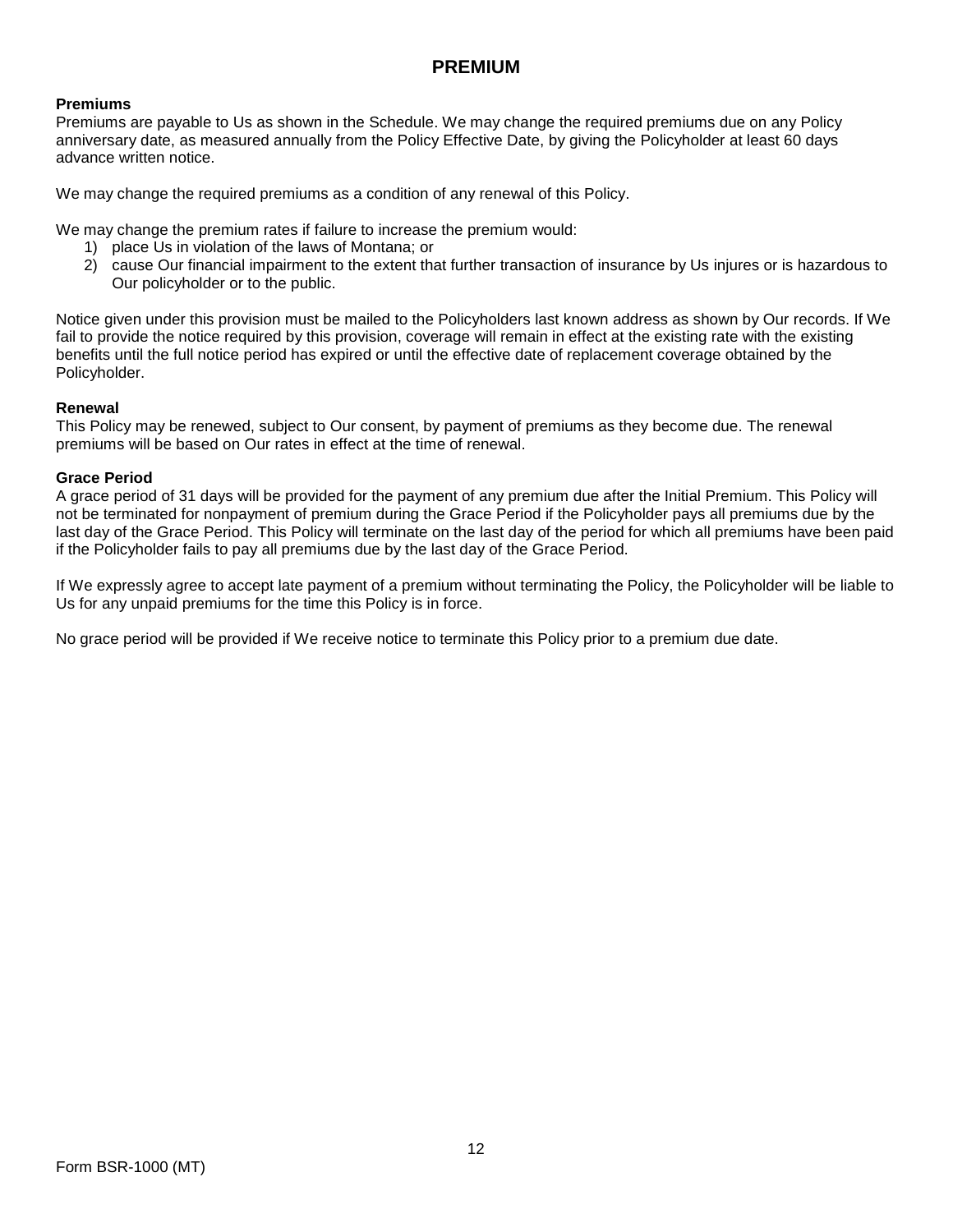# **ACCIDENTAL DEATH AND DISMEMBERMENT (AD&D) BENEFIT(S)**

If the Insured Person's Injury results in any of the losses listed in the table below within 365 days after the date of the Covered Accident, We will pay the sum shown opposite the loss. We will not pay more than the Accidental Death or Accidental Dismemberment Principal Sum shown for each Insured Person for all losses due to the same Covered Accident subject to the Age Reduction Schedule. The Accidental Death or Accidental Dismemberment Principal Sum amount is shown in the Schedule.

# **FOR LOSS OF: BENEFIT:**

100% of the Accidental Death Principal Sum 100% of the Accidental Dismemberment Principal Sum 100% of the Accidental Dismemberment Principal Sum 100% of the Accidental Dismemberment Principal Sum 100% of the Accidental Dismemberment Principal Sum 100% of the Accidental Dismemberment Principal Sum 75% of the Accidental Dismemberment Principal Sum 75% of the Accidental Dismemberment Principal Sum 50% of the Accidental Dismemberment Principal Sum 50% of the Accidental Dismemberment Principal Sum 50% of the Accidental Dismemberment Principal Sum 25% of the Accidental Dismemberment Principal Sum 25% of the Accidental Dismemberment Principal Sum 10% of the Accidental Dismemberment Principal Sum

For purposes of this benefit:

- 1) **Loss of Arm** means Severance of an arm above the elbow joint, including the Severance of the entire arm.
- 2) **Loss of Both Feet, Loss of One Foot** means Severance of a foot or both feet above the ankle joint, including the Severance of an entire leg or any part of a leg that includes an entire foot.
- 3) **Loss of Both Hands, Loss of One Hand** means Severance of at least four whole fingers at or proximal to the metacarpophalangeal joints (the joints that connect the fingers and the hand) from one or both hands, including the Severance of an entire arm or any part of an arm that includes an entire hand.
- 4) **Loss of Fingers or Thumb** means Severance of more than one finger or the thumb at least at or proximal to the first interphalangeal joint of each finger.
- 5) **Loss of Hearing** means total and permanent loss of hearing in one or both ears which cannot be corrected by any means.
- 6) **Loss of Leg** means Severance of a leg above the knee joint, including the Severance of the entire leg.
- 7) **Loss of Sight of Both Eyes, Loss of Sight of One Eye** means total and permanent loss of sight or blindness which cannot be corrected by any means, or Severance of one or both eyes.
- 8) **Loss of Speech** means total and permanent loss of audible voice communication which cannot be corrected by any means.
- 9) **Severance** means the complete separation and dismemberment of the part from the body.

# **Exposure and Disappearance**

We will presume an Insured Person has died due to Injuries if, while insurance is in effect, the Insured Person dies as a result of exposure to the elements as a result of an Injury.

We will presume the Insured Person has died if, while insurance is in effect and after the forced landing, stranding, sinking, or wrecking of a vehicle:

- 1) the Insured Person disappears; and
- 2) the Insured Person's body is not found within 1 year of disappearance; and
- 3) a valid death certificate is issued by a court of competent jurisdiction.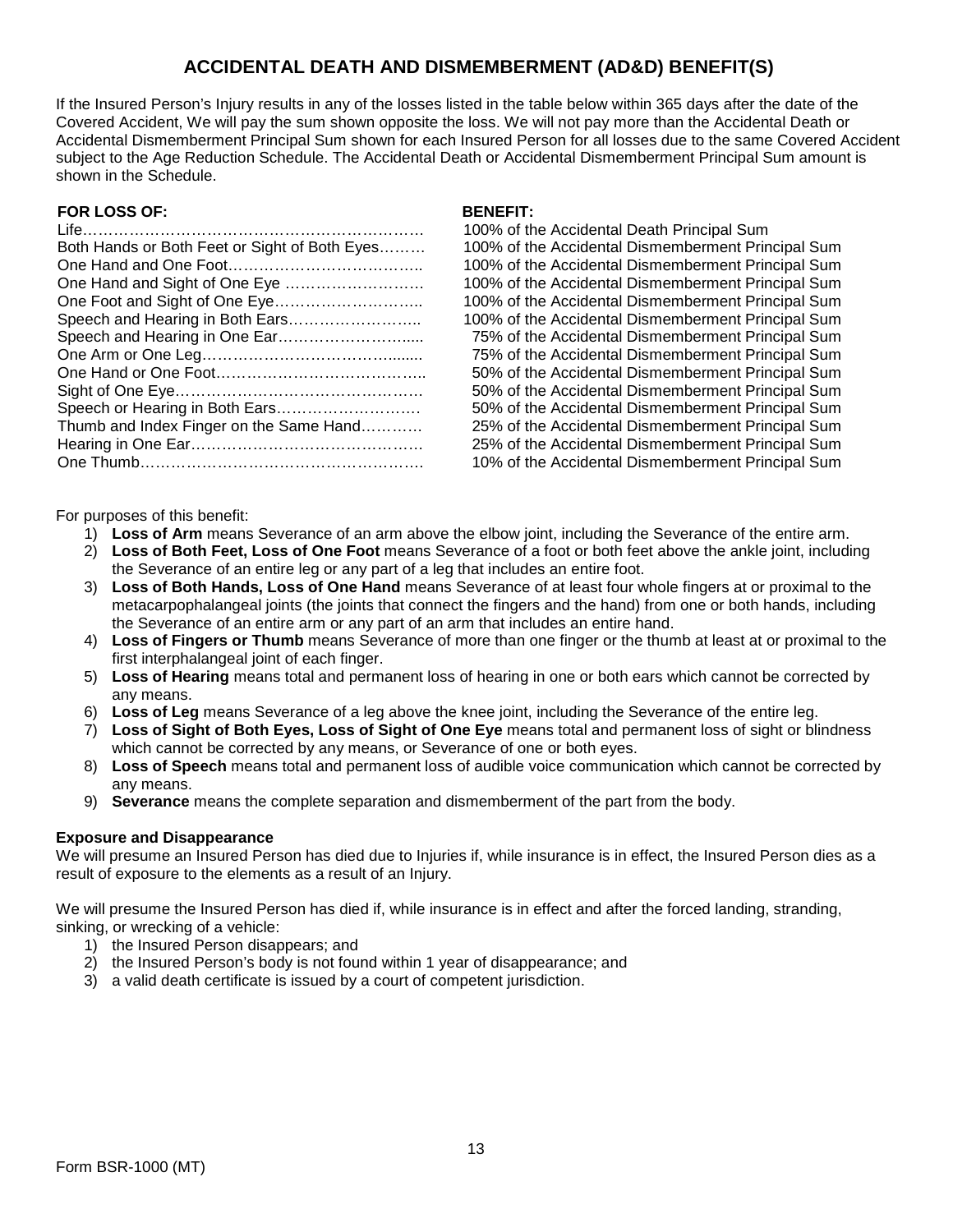# **LIMITATIONS AND EXCLUSIONS**

# **Economic Sanction**

We will not provide coverage or pay benefits under this Policy to the extent, and only to the extent, that We are prohibited from providing coverage or making payment by any type of travel restriction, trade restriction, economic sanction, or embargo imposed by the United States government.

# **Limitation on Multiple Benefits**

If an Insured Person suffers one or more Covered Losses from the same Covered Accident for which amounts are payable under all of the benefits provided by this Policy, the maximum amount payable under all of the benefits combined will not exceed the largest amount payable for one of those Covered Losses.

# **Limitation on Multiple Covered Activities**

If an Insured Person's Injury is caused by a Covered Accident that occurs while the Insured Person is participating in more than one Covered Activity and if the same benefit applies to that Insured Person with respect to more than one such Covered Activity, then the Accidental Death or Accidental Dismemberment Principal Sum for that Insured Person for that Covered Accident will be determined as though the Covered Accident occurred while the Insured Person was participating in only one such Covered Activity. We will pay the benefits for the Covered Activity with the largest Principal Sum for that Insured Person.

#### **Aggregate Limit**

The Accidental Death or Accidental Dismemberment Principal Sum otherwise payable shall be reduced if more than one Insured Person suffers a loss as a result of the same Covered Accident, and if amounts are payable for those losses under all of the benefits provided by the Policy.

The Accidental Death or Accidental Dismemberment Principal Sum payable for all such losses for all Insured Persons under all those benefits combined will not exceed the amount shown as the Aggregate Limit in the Schedule or shown on the Hazard Rider Schedule. If the combined Accidental Death or Accidental Dismemberment Principal Sum otherwise payable for all Insured Persons must be reduced to comply with this provision, the reduction will be taken by applying the same percentage of reduction to the individual Accidental Death or Accidental Dismemberment Principal Sum otherwise payable for each Insured Person for all such losses under all those benefits combined.

#### **Exclusions**

Unless otherwise specified in the Policy, including any attached Riders, the Policy does not cover loss resulting from or for:

- 1) war or act of war, whether declared or undeclared;
- 2) injury sustained while on active duty service in the military, naval or air force of any country or international organization. Upon Our receipt of proof of service, We will refund any premium paid for this time. Reserve or National Guard Service is not excluded, unless it extends beyond 31 days;
- 3) injury sustained while on any aircraft except a civil or public aircraft, or military transport aircraft;
- 4) injury sustained while on any aircraft:
	- a) as a pilot, crewmember or student pilot;
	- b) as a flight instructor or examiner:
	- c) if it is owned, operated or leased by or on behalf of the Policyholder, or any Employer or organization covering any Eligible Class under the Policy; or
	- d) being used for tests, experimental purposes, stunt flying, racing or endurance tests;
- 5) injury for which the Insured Person is eligible to receive Workers' Compensation benefits or similar benefits, regardless of whether he or she has applied for the benefits;
- 6) injury sustained by an Insured Person during or as a result of his or her commission of a felony or while incarcerated for a felony, except that this exclusion will not be applicable upon acquittal or dismissal of the felony charges:
- 7) stroke or cerebrovascular accident or event; cardiovascular accident or event; myocardial infarction or heart attack; coronary thrombosis; aneurysm;
- 8) sickness, disease, or bacterial or viral infection, or medical or surgical treatment thereof unless and only to the extent covered by Rider, except for any bacterial infection resulting from an accidental external cut or wound or accidental ingestion of contaminated food;
- 9) Mental and Nervous Disorders;
- 10) services for which no charge is normally made; or
- 11) any loss incurred while outside the United States, its Territories or Canada.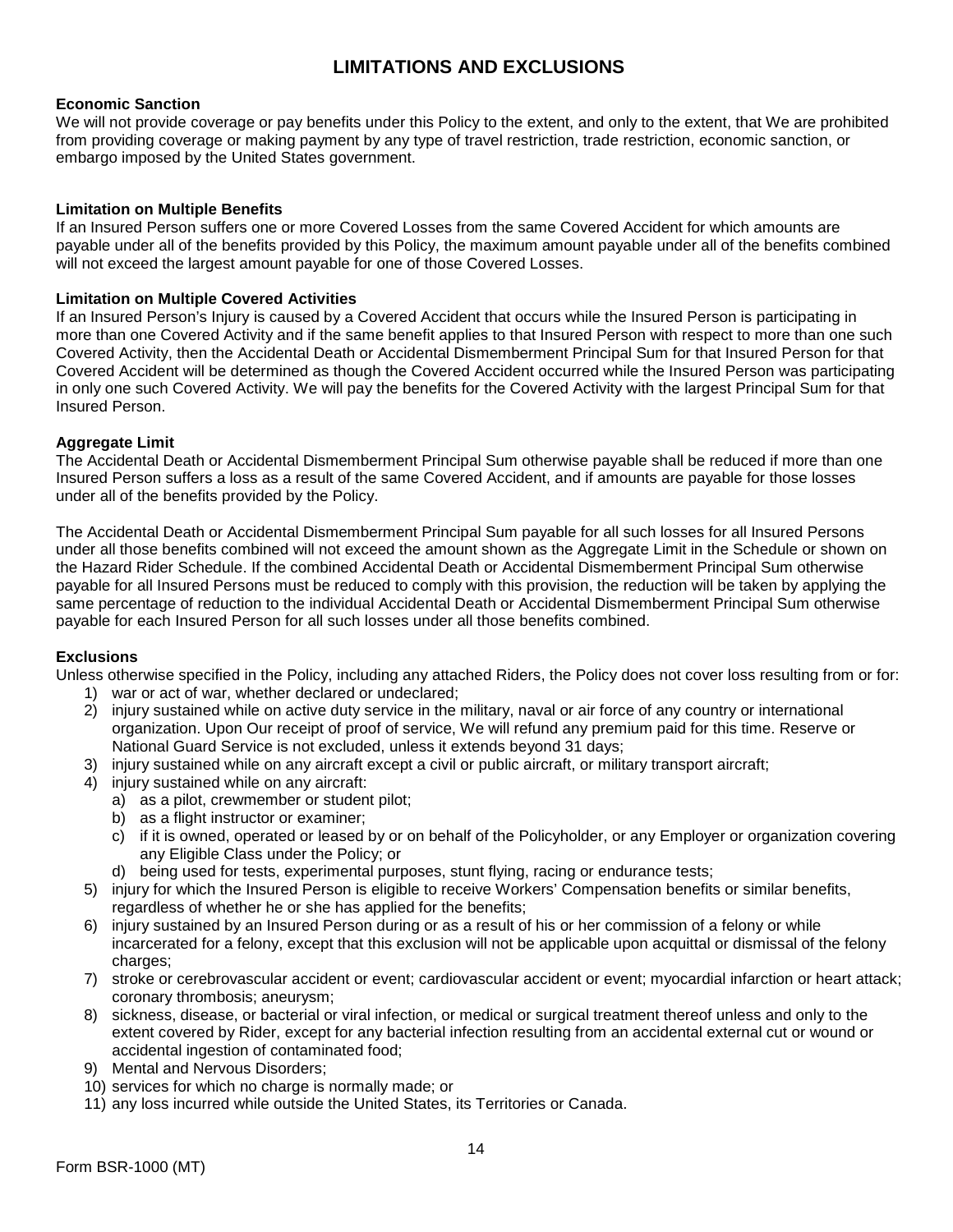# **CLAIMS PROVISIONS**

# **Notice of Claim**

The person who has the right to claim benefits (the claimant, beneficiary or his or her representative) must give Us written Notice of a Claim within 30 days after a Covered Loss begins. Failure to furnish notice within the time required neither invalidates nor reduces any claim if it was not reasonably possible to give notice within such time, provided such notice is furnished as soon as reasonably possible. The notice should include the Insured Person's name and the Policy Number. Notice should be given to Our agent or sent to Us.

# **Claim Forms**

When We receive the notice of claim, We will send forms to the claimant for giving Us Proof of Loss. The forms will be sent within 15 days after We receive the notice of claim. If the forms are not received, the claimant will satisfy the Proof of Loss requirement if a written notice of the occurrence, character and extent of the loss is sent to Us.

# **Proof of Loss**

Written Proof of Loss must be furnished to Us within 90 days after the date of the loss. If the claim is for loss of time due to disability, subsequent written proofs of the continuance of such disability must be furnished at such intervals as We may reasonably require. Failure to furnish proof within the time required neither invalidates nor reduces any claim if it was not reasonably possible to give proof within such time, provided such proof is furnished as soon as reasonably possible.

All Proof of Loss submitted must be satisfactory to Us and must include information which is required by Us to adjudicate the claim. In addition, the claimant must provide Us any Proof of Loss documentation specifically required in any relevant Rider. We reserve the right to request additional information reasonably related to the claim.

# **Time of Payment of Claims**

We will pay any benefit due, other than benefits for which the Policy provides periodic payment, immediately after We receive Proof of Loss. Subject to due written Proof of Loss, all accrued benefits for which the Policy provides periodic payment will be paid not later than at the expiration of each period of 30 days during the continuance of the period for which benefits are due, and any balance remaining unpaid at the termination of the period will be paid immediately upon receipt of the proof.

#### **Payment of Claims**

We will pay any benefit due and not assigned to the Insured Person, if living. Otherwise, the benefits will be paid according to the written beneficiary designation on file with the Policyholder. If no beneficiary is named or no named beneficiary survives the Insured Person, then We will pay benefits to the Insured Person's estate.

If a benefit due is payable to the Insured Person or a beneficiary who is either a minor or not competent to give a valid release for the payment.

We may pay the benefit due to the parent, guardian, or other person actually supporting the beneficiary.

Upon receipt of due written Proof of Loss, benefit payments for charges incurred by the Insured Person for covered medical services will be made directly to the provider at Our option. If any such charges have been paid by the Insured Person, the benefit payment for those charges will be made to the Insured Person upon written proof of payment.

#### **Appealing Denial of Claims**

If a claim for benefits is wholly or partially denied, notice of the decision shall be furnished to the Insured Person. This written decision will:

- 1) give the specific reason or reasons for denial;
- 2) make specific reference to Policy provisions on which the denial is based;
- 3) provide a description of any additional information necessary to prepare the claim and an explanation of why it is necessary; and
- 4) provide an explanation of the review procedure.

On any denied claim, an Insured Person or his representative may appeal to Us for a full and fair review. The claimant may:

- 1) request a review upon written request within 60 days of receipt of claim denial;
- 2) review pertinent documents; and
- 3) submit issues and comments in writing.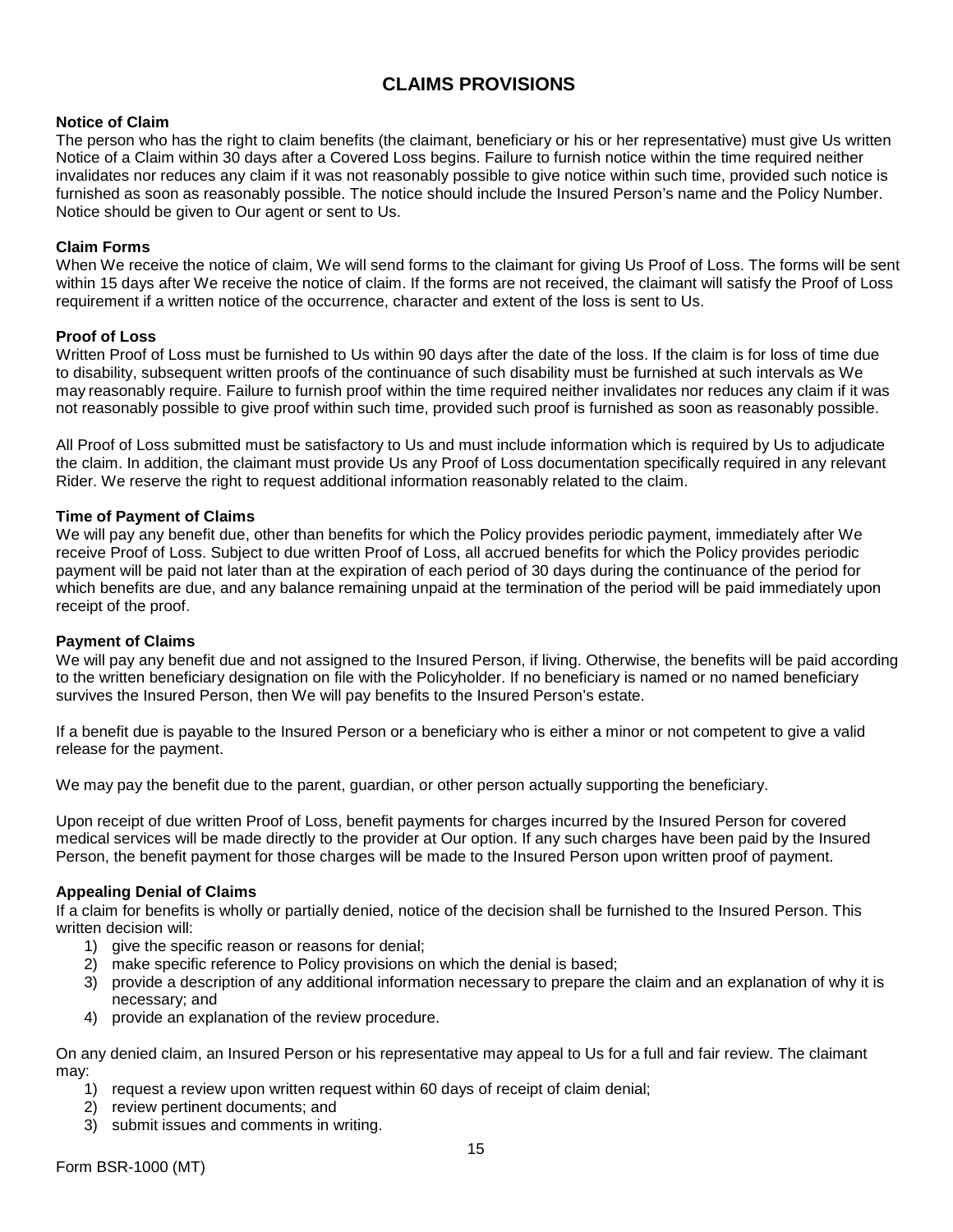We will make a decision no more than 60 days after receipt of the request for review, except in special circumstances (such as the need to hold a hearing), but in no case more than 120 days after We receive the request for review. The written decision will include specific reasons for the decision on which the decision is based.

# **Subrogation**

In the event:

- 1) an Insured Person suffers a Covered Loss caused, in full or in part, by the act or omission of any person or legal entity;
- 2) the Insured Person or claimant becomes entitled to and are paid benefits under the Policy; and
- 3) the Insured Person or claimant does not initiate legal action for the recovery of such benefits from a Third Party in a reasonable period of time or notify Us that he or she does not intend to do so;

then We will be subrogated to any rights such person may have against a Third Party and may, at Our option, bring legal action against or otherwise pursue a Third Party to recover any payments made by Us in connection with the Covered Loss.

If an Insured Person intends to initiate an action for damages against a Third Party, the Insured Person shall give Us reasonable notice. Thereafter, when the Insured Person initiates the legal action for the damages, We may elect to pay a proportionate share of the reasonable costs of the Third-Party action, otherwise Our subrogation right will be reduced by 50%. Our right of subrogation will not be enforced until the Insured Person has been fully compensated for the loss incurred.

Third Party, as used in this provision, means:

- 1) any person or legal entity whose act or omission, in full or in part, causes the Covered Loss for which benefits are paid or payable under the Policy; or
- 2) any insurer, including the Insured Person's own, that provides benefits to the Insured Person or claimant as a result of the act or omission which caused the Covered Loss for which benefits are paid or payable under the Policy.

This provision does not apply to Accidental Death and Dismemberment benefits.

### **Physical Examinations and Autopsy**

We, at our own expense, shall have the right and opportunity to have:

- 1) a claimant for whom a claim is made examined by a Physician of Our choice during the pendency of a claim as often as reasonably required; and
- 2) an autopsy conducted for a claimant for whom a claim is made in case of death, where not prohibited by law.

# **Legal Actions**

No legal action may start:

- 1) until 60 days after Proof of Loss has been given; or
- 2) more than 3 years after the time Proof of Loss is required to be given, unless otherwise required by law.

# **Assignment**

This insurance may not be assigned. The Insured Person may not assign any of his or her rights, privileges or benefits under this Policy. Benefit payments may be assigned as allowed in the Payment of Claims provision.

#### **Workers' Compensation Coverage**

The Policy does not replace Workers' Compensation or affect any requirement for Workers' Compensation coverage.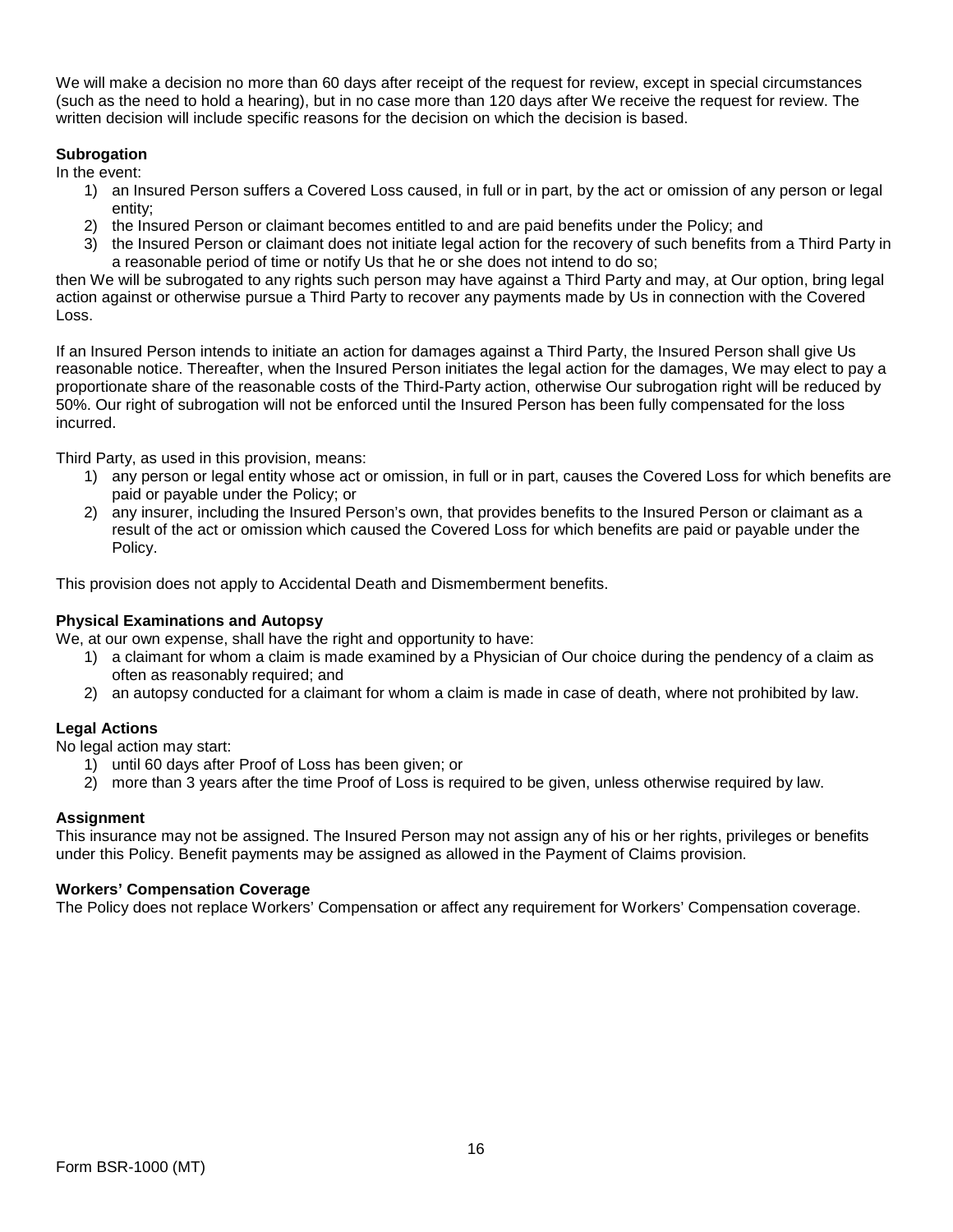# **GENERAL PROVISIONS**

# **Entire Contract**

The entire contract between the Policyholder and Us consists of this Policy, the application, if any, and any other papers made a part of this Policy at issue.

### **Incontestability**

In the absence of fraud, the validity of this Policy shall not be contested, except for nonpayment of premium, after it has been in force for two years from the Policy Effective Date.

### **Statements**

In the absence of fraud, all statements made by the Policyholder and persons insured under this Policy will be deemed representations and not warranties. No statement will be used in any contest unless it is in writing, signed by the person making it and a copy of it is given to the person who made it, or, in the event of the death or incapacity of the Insured Person, to the Insured Person's beneficiary or personal representative.

#### **Changes**

No agent has authority to change or waive any part of this Policy. To be valid, any change or waiver must be in writing, approved by one of Our officers and made part of this Policy.

# **Noncompliance with Policy Requirements**

Any express waiver by Us of any requirements of this Policy will not constitute a continuing waiver of such requirements. Any failure by Us to insist upon compliance with any Policy provision will not operate as a waiver or amendment of that provision.

# **Data Furnished by Policyholder**

The Policyholder must maintain adequate records acceptable to Us and provide any information required by Us. relating to this insurance, its premium, and any benefits claimed or paid hereunder.

# **Right to Audit**

We will have the right to inspect and audit, at any reasonable time, all records and procedures of the Policyholder that may have a bearing on this insurance, its premium, and any benefits claimed or paid hereunder.

#### **Certificates**

If required by the laws of the state where this Policy is delivered, We will give certificates to the Policyholder for delivery to Insured Persons. The certificates will state the features of this Policy which are important to Insured Persons.

# **Conformity with Montana Statutes**

The provisions of this Policy conform to the minimum requirements of Montana law and control over any conflicting statutes of any state in which the insured resides on or after the effective date of this Policy.

#### **Right to Receive and Release Needed Information**

We have the right to decide in Our sole judgment what facts We need to administer this Policy. We may get needed facts from, or give them to, any other organization or person. We need not tell, or get the consent of, any person to do this. Each person claiming benefits under this Policy must give Us any facts We need to determine coverage under this Policy or determine the correct payment of a claim.

#### **Facility of Payment and Right to Recovery**

If a payment made under another plan includes an amount that should have been paid under this Policy, We may pay that amount to the organization making that payment. That amount will then be treated as though it were a benefit paid under this Policy, and We will not have to pay that amount again. If the amount of the payments made by Us is more than it should have paid under this Policy, We may recover the excess from any person(s) to or for whom We have overpaid, including insurance companies or other organizations. If benefits are overpaid, We may recover the amount overpaid by requesting a lump sum payment of the overpaid amount or reducing future benefits payable under this Policy.

#### **New Entrants**

This Policy will allow from time to time, that new eligible Insured Persons of the Policyholder be added to the Eligible Class(es) of Insured Persons originally insured under this Policy.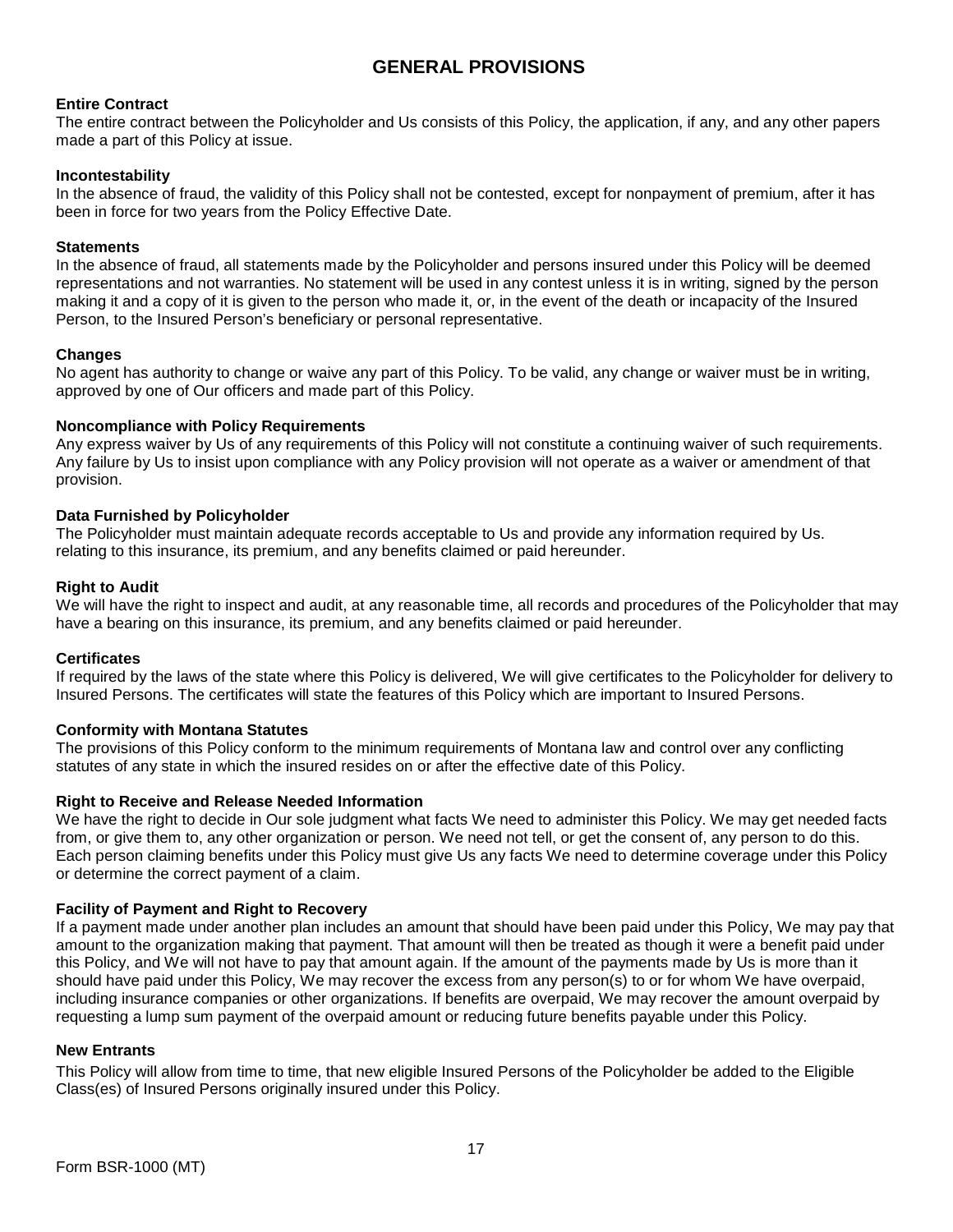# **Misstatement of Age**

If premiums for the Insured are based on age and the Insured Person has misstated his or her age, there will be a fair adjustment of premiums based on his or her true age. If the benefits for which the Insured Person is insured are based on age and the Insured Person has misstated his or her age, there will be an adjustment of said benefit based on his or her true age. We require satisfactory proof of age before paying any claim.

# **Clerical Error**

Clerical error, whether by the Policyholder or Us, will not void the insurance of any Insured Person if that insurance would otherwise have been in effect nor extend the insurance of any Insured if that insurance would otherwise have ended or been reduced as provided in this Policy.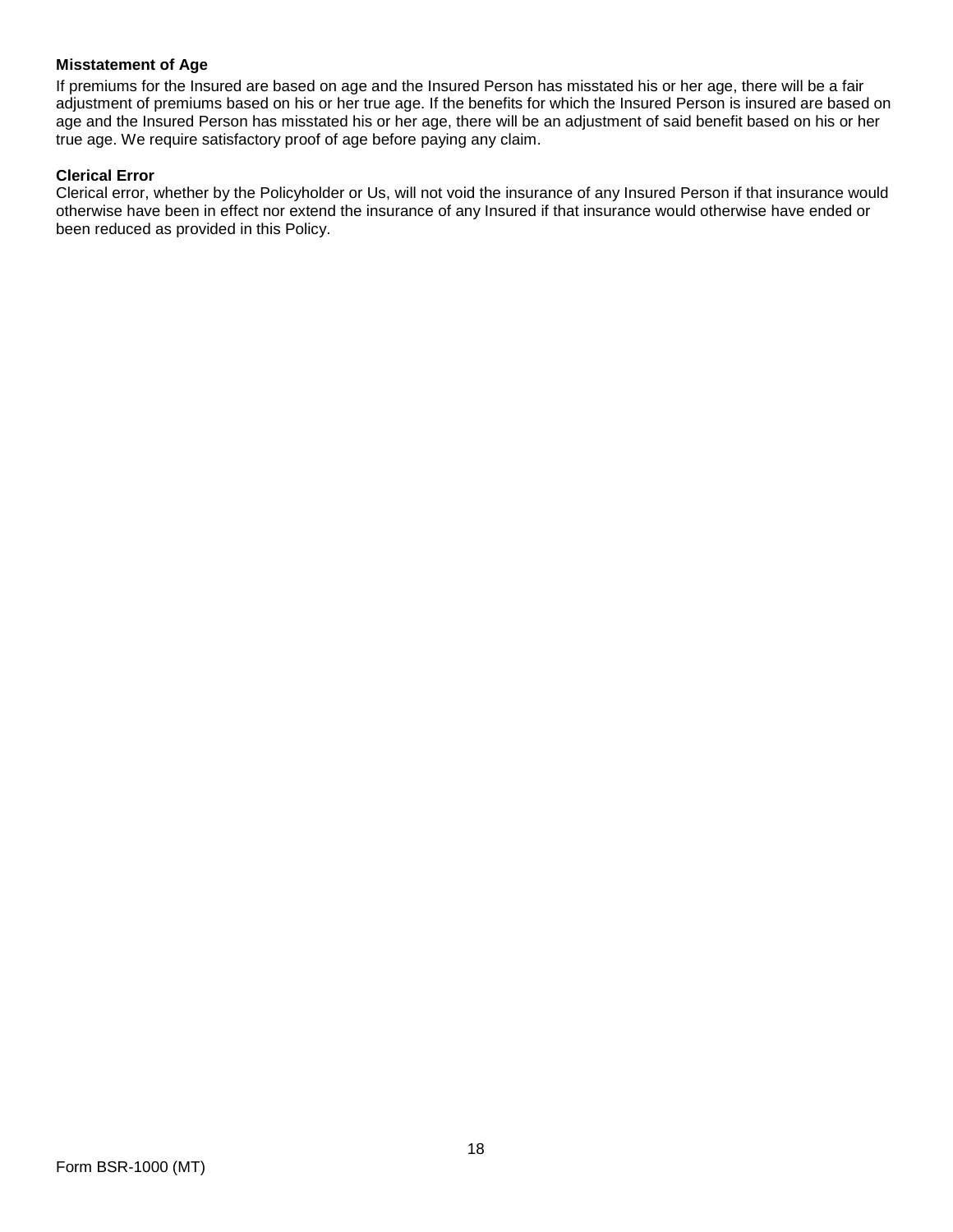# **HARTFORD FIRE INSURANCE COMPANY**

One Hartford Plaza Hartford, Connecticut 06155 (A stock insurance company)



The Hartford® is The Hartford Financial Services Group, Inc. and its subsidiaries.

**Policyholder: Billings Public School Policy Number: 41-BSR-101246**

# **B-1 – ACCIDENTAL MEDICAL EXPENSE BENEFIT RIDER**

This Rider is attached to and made part of the Policy as of the Policy Effective Date shown in the Policy Schedule. It applies only with respect to Accidents that occur on or after that date. It is subject to all of the provisions, limitations, and exclusions of the Policy except as they are specifically modified by this Rider.

# **ACCIDENT MEDICAL EXPENSE BENEFIT**

If an Insured Person suffers an Injury that, within 90 days of the date of the Covered Accident that caused the Injury, requires him or her to be treated by a Physician, We will pay the Usual and Customary Charges incurred for Covered Medical Services that are Medically Necessary and received due to that Injury, up to the Maximum Amount per Insured Person for all Injuries caused by the same Covered Accident. The benefit is payable only for such charges incurred after the Deductible has been met. Benefits are subject to the terms of the Scope of Coverage section. Benefits are then payable for charges incurred within the Maximum Benefit Period shown in the Rider Schedule.

# **COVERED MEDICAL SERVICES**

Covered Medical Services under this Rider are as follows:

- 1) **Hospital:** the following services provided when the Insured Person is Confined in a Hospital:
	- a) the daily room rate for a semi-private room when an Insured Person is Confined in a Hospital and general nursing care is provided and charged for by the Hospital. In computing the number of days payable under this benefit, the date of admission will be counted but not the date of discharge.
	- b) ancillary Hospital services and supplies including operating room, laboratory tests, Diagnostic Exams, anesthesia and medicines (excluding take home drugs) when Confined in a Hospital.
	- c) the daily room rate when an Insured Person is Confined in a Hospital in a bed in the Intensive Care Unit; and
	- d) nursing services other than private duty nursing services.
- 2) **Private Duty Nurse:** private duty nursing services by a registered nurse (RN) or licensed practical nurse (LPN) while an Insured Person is Confined in a Hospital. These services must be ordered by a Physician.
- 3) **Emergency Room:** expenses incurred within 72 hours of a Covered Accident due to Treatment in an Emergency Room. Such expenses include the attending Emergency Room Physician's charges, x-rays, laboratory procedures, medications, use of the Emergency Room, and medical supplies.
- 4) **Prosthesis:** artificial limbs, eyes, larynx, or other prosthesis for initial acquisition and fitting. We will not pay for repair or replacement of any prosthesis, unless due to a Covered Accident.
- 5) **Ambulatory Surgical Center or Ambulatory Medical Center:** Treatment including operating room, laboratory tests, anesthesia, medical supplies, and medicines (excluding take home drugs) provided in an Ambulatory Surgical Center or Ambulatory Medical Center.
- 6) **Physician:** expenses for Treatment provided by a Physician.
- 7) **Anesthesia:** expenses for pre-operative screening, anesthetics, and administration of anesthesia during a surgical procedure whether on an Inpatient or Outpatient basis.
- 8) **Durable Medical Equipment Rental:** expenses for rental of a wheelchair, orthopedic appliances, orthopedic braces, or other medical equipment that has therapeutic value for an Insured Person. We will not cover computers, motor vehicles, or modifications to a motor vehicle, ramps and installation costs, eyeglasses, and hearing aids. No benefits will be paid for rental charges in excess of the purchase price.
- 9) **Blood and Blood Products:** expenses for blood, blood products, artificial blood products, and transfusions of any blood or blood products.
- 10) **Ambulance:** expenses for transportation from the emergency site to the Hospital.
- 11) **Radiological Procedures:** Outpatient expenses for CAT Scan, MRI, X-ray, CT, PET, ultrasound, and other radiological procedures. Does not include dental x-rays.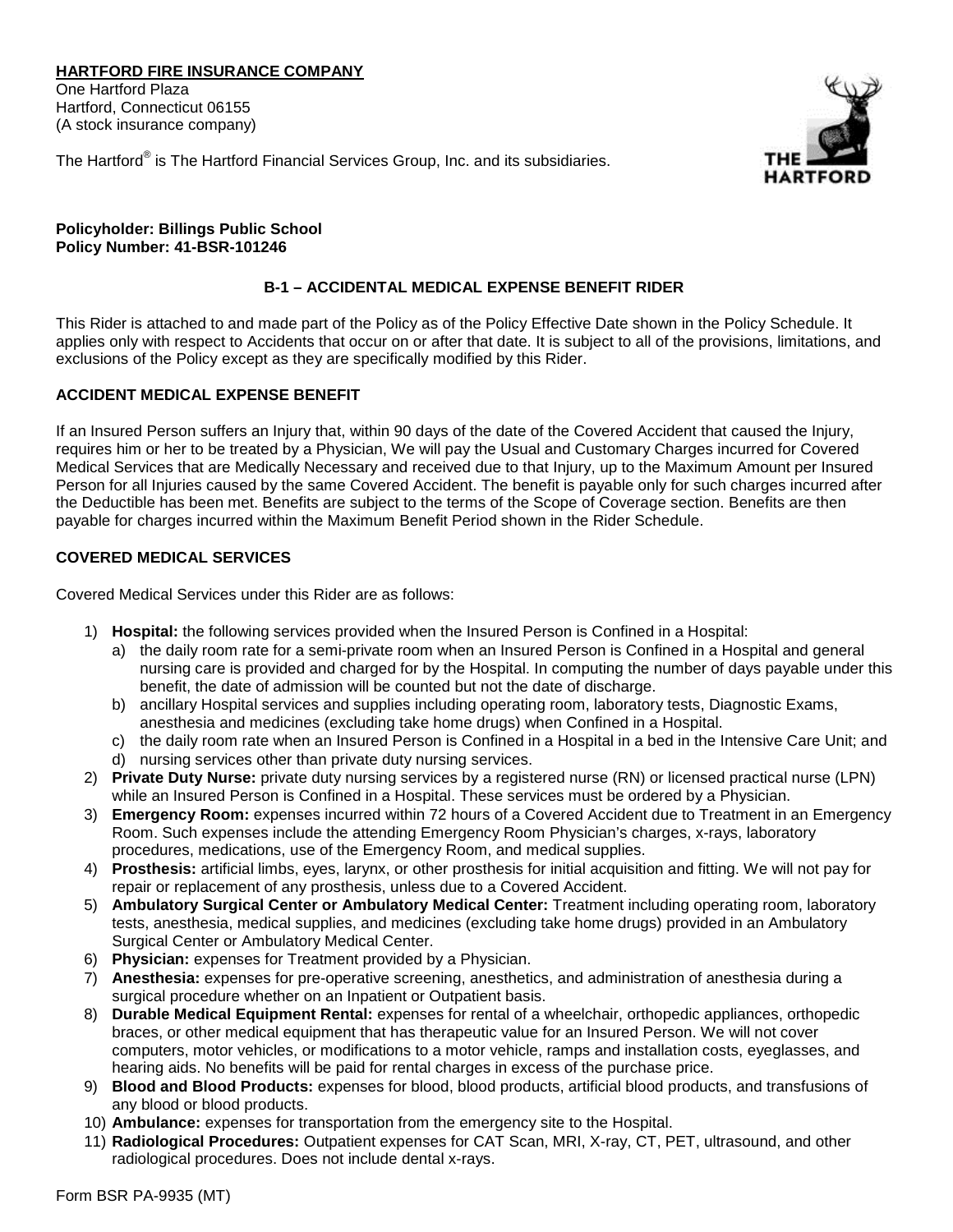- 12) **Outpatient Laboratory Tests:** expenses for laboratory tests provided when the Insured Person is not confined in a Hospital and provided by a medical facility other than an Emergency Room or Ambulatory Surgical Center.
- 13) **Prescription Drug:** expenses for drugs prescribed by a Physician for the Treatment of Injury and administered on an outpatient basis.
- 14) **Rehabilitation Care Facility:** expenses for physical and occupational rehabilitation. Treatment must be provided in a duly licensed Rehabilitation Care Facility and be under the direction of a Physician.
- 15) **Dental:** expenses including dental x-rays for the repair or Treatment of each injured tooth that is whole, sound, and a natural tooth at the time of the Covered Accident.
- 16) **Vision or Hearing Products:** eyeglasses, contact lenses, and hearing aids when damage occurs in a Covered Accident that requires medical Treatment.
- 17) **Skilled Nursing Facility:** expenses for Confinement in a Skilled Nursing Facility if it begins within 5 consecutive days after an Insured Person is Confined in a Hospital as a result of a Covered Accident. We will pay for Treatment if a Physician visits the Insured Person at least once every 30 days and certifies that the Confinement is Medically Necessary.
- 18) **Home Health Care:** expenses for Home Health Care beginning within 5 consecutive days after discharge from a Hospital, Skilled Nursing Facility, or Rehabilitation Care Facility.
- 19) **Chiropractic Care:** expenses for Treatment and services received by a chiropractor.
- 20) **Physical and Occupational Therapy:** expenses for physical or occupational therapy and an office visit connected with any such service.

#### **RIDER SCHEDULE**

**ACCIDENT MEDICAL EXPENSE** 

| <b>Maximum Amount per Insured Person:</b>                                   | \$25,000                                       |  |  |
|-----------------------------------------------------------------------------|------------------------------------------------|--|--|
| Deductible:                                                                 | \$0 per Covered Accident                       |  |  |
| <b>Coinsurance:</b>                                                         | 100% of Usual and Customary Charges            |  |  |
| <b>Maximum Benefit Period:</b>                                              | 52 weeks from the date of the Covered Accident |  |  |
| <b>Covered Medical Services</b>                                             | <b>Maximum Amounts Payable</b>                 |  |  |
| Hospital:                                                                   | up to \$235 per day                            |  |  |
| Maximum Number of Days for Hospital<br>$\bullet$                            | 30 days                                        |  |  |
| Confinement:<br>Maximum Number of Days for ICU<br>$\bullet$<br>Confinement: | 10 days                                        |  |  |
| Emergency Room:                                                             | up to \$60 per Covered Accident                |  |  |
| Prosthesis:                                                                 | up to \$500 per Covered Accident               |  |  |
| Physician:                                                                  |                                                |  |  |
| Each Medically Necessary Visit:                                             | up to \$1,000 per visit                        |  |  |
| Anesthesia:                                                                 | up to \$300 per procedure                      |  |  |
| Durable Medical Equipment Rental:                                           | up to \$250 per Covered Accident               |  |  |
| Ambulance:                                                                  | up to \$300 per Covered Accident               |  |  |
| Radiological Procedures:                                                    | up to \$500 per Covered Accident               |  |  |
| <b>Outpatient Laboratory Tests:</b>                                         | up to \$50 per Covered Accident                |  |  |
|                                                                             |                                                |  |  |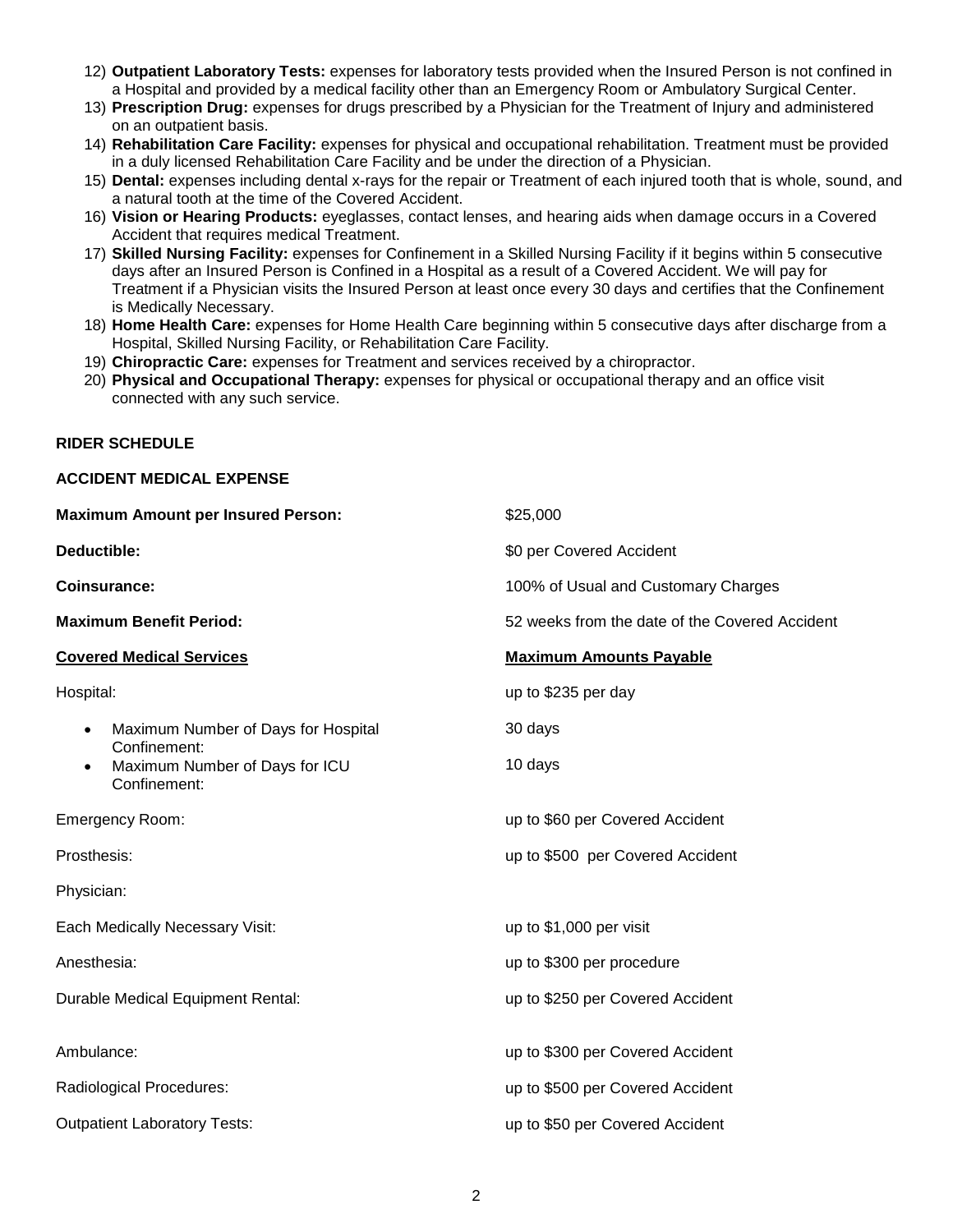| Dental:                                                      | up to \$300 per Covered Accident                |
|--------------------------------------------------------------|-------------------------------------------------|
| Vision or Hearing Products:                                  | up to \$200 per Covered Accident                |
| Chiropractic Care:<br>Maximum per Treatment:<br>$\bullet$    | up to $$25$                                     |
| Maximum Number of Days:<br>$\bullet$                         | 14 days, limited to one Treatment per day       |
| Physical and Occupational Therapy:<br>Maximum per Treatment: | up to $$25$                                     |
| Maximum Number of Days:<br>$\bullet$                         | up to 14 days, limited to one Treatment per day |

# **SCOPE OF COVERAGE**

#### **Full Excess Benefits**

This Rider is secondary coverage to all other policies. We will pay Usual and Customary Charges only when the Usual and Customary Charges are in excess of amounts paid or payable under any other Benefit Plan. We pay benefits without regard to any coordination of benefits provisions in any other Benefit Plan. The amount from other Benefit Plans includes any amount to which the Insured Person is entitled, whether or not a claim is made for the benefits.

#### **Coordination with Medicare**

Accident Medical Expense Benefits will be paid in compliance with the Medicare Secondary Payer Act (42 U.S.C. §1395y) and any other applicable law regulating the coordination of benefits of government health Plans. We do not intend to shift to Medicare, Medicaid or any other governmental health Plan with secondary payer status, the responsibility of primary coverage or payment for any Injury for which benefits are payable under this Rider.

# **LIMITATIONS AND EXCLUSIONS**

#### **Rider Exclusions**

Unless otherwise specified in this Rider, in addition to the exclusions in the Policy, We will not pay Accident Medical Expense Benefits for any loss, Treatment, or services resulting from, or contributed to, by:

- 1) elective abortion, an abortion for any reason other than to preserve the life of the female upon whom the abortion is performed;
- 2) miscarriage, except as a result of a Covered Accident;
- 3) elective or cosmetic surgery, except for reconstructive surgery needed as the result of an Injury;
- 4) orthopedic appliances used mainly to protect an Injury, so the Insured Person can participate in a Covered **Activity**
- 5) expenses paid or payable under any automobile insurance policy without regard to fault; (This exclusion does not apply in any state where prohibited.);
- 6) Treatment or service provided by a private duty nurse;
- 7) routine physical exams and medical services or wellness visits;
- 8) overuse symptoms including, but not limited to, bursitis, tendonitis, shin splints, stress fractures, heat exhaustion, heat stroke, heat prostration, malfunctions of the heart, embolism, reinjures or the aggravation thereof, sprains, hernia, strains, muscle tears, or repetitive motion Injury, and/or Treatment of Injuries that result over a period of time (such as blisters, tennis elbow, etc.), and that are a normal result of participation in a Covered Activity, except as specifically provided in the Rider;
- 9) expenses due to an aggravation or re-Injury of a Pre-existing Condition;
- 10) expenses incurred that are in excess of Usual and Customary Charges for Covered Medical Services, or expenses that are not covered;
- 11) Mental and Nervous Disorders;
- 12) Medical Emergency Evacuation;
- 13) Experimental or Investigative Treatment or procedures;
- 14) Treatment of any condition for which the Insured Person is entitled to benefits under any Workers' Compensation Act or similar law.